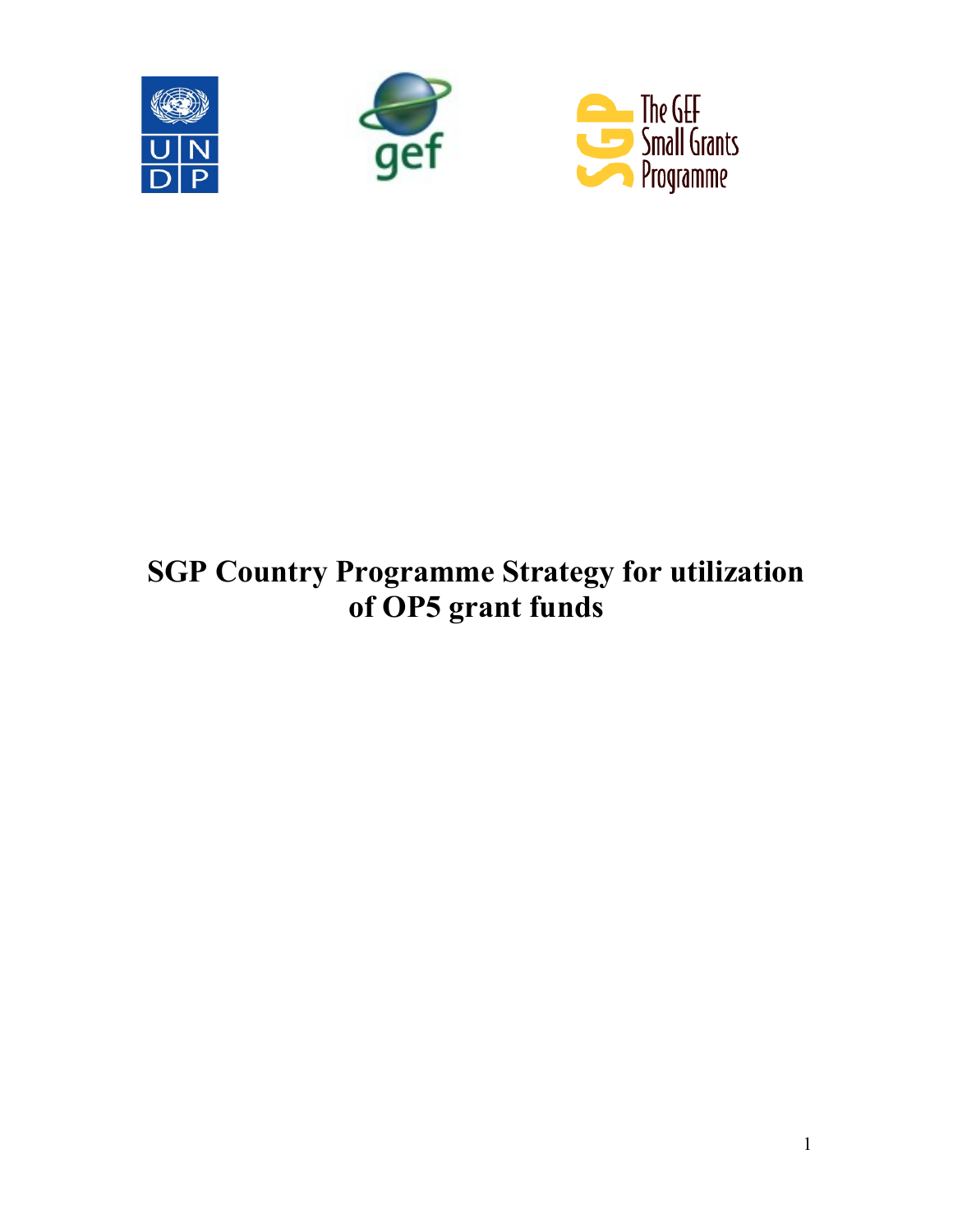## **Acronyms**

| <b>CBD</b>      | Convention on Biological Diversity                 |
|-----------------|----------------------------------------------------|
| <b>CBO</b>      | Community-Based organization                       |
| <b>GEF</b>      | Global Environment Facility                        |
| <b>GHG</b>      | <b>Greenhouse Gases</b>                            |
| <b>ICT</b>      | Information and Communication Technology           |
| <b>KM</b>       | Knowledge Management                               |
| NC              | National Coordinator                               |
| <b>NGO</b>      | Non-governmental Organization                      |
| <b>NSC</b>      | <b>National Steering Committee</b>                 |
| <b>OP</b>       | <b>Operational Programme</b>                       |
| OP <sub>5</sub> | <b>Fifth Operational Phase</b>                     |
| PA              | Programme Assistant                                |
| <b>SCA</b>      | Special Conservation Area                          |
| <b>SGP</b>      | <b>Small Grants Programme</b>                      |
| <b>STAR</b>     | System of Transparent Allocation of Resources      |
| <b>UN</b>       | <b>United Nations</b>                              |
| <b>UNFCCC</b>   | UN Framework Convention on Climate Change          |
| <b>USAID</b>    | United States Agency for International Development |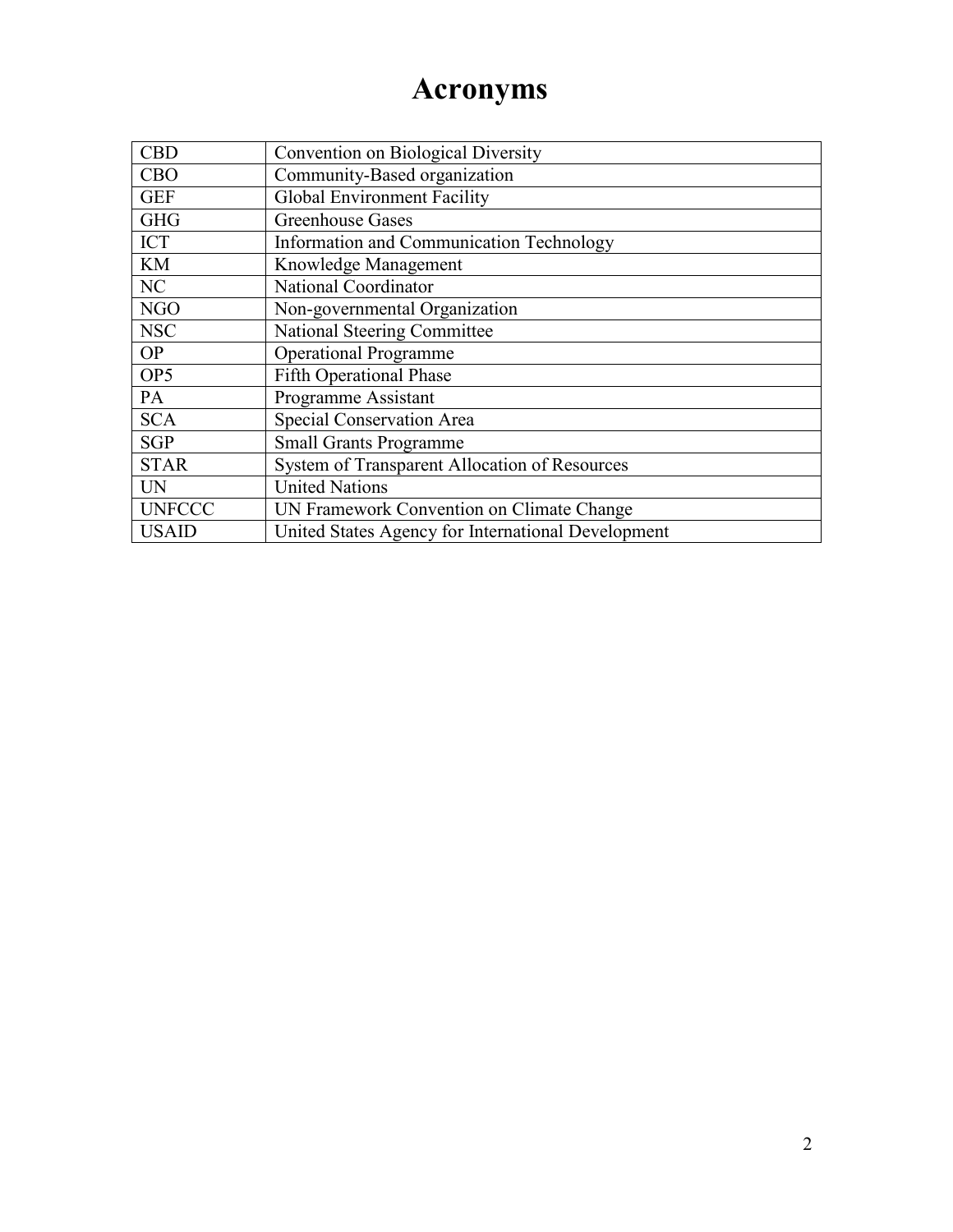## **Content**

| <b>Section</b>                                                 | Page |
|----------------------------------------------------------------|------|
| SGP country programme - summary background                     | 5    |
|                                                                |      |
| SGP country programme niche                                    | 7    |
| Capacity development, poverty reduction and gender results for | 15   |
| <b>SGP</b>                                                     |      |
| OP5 country outcomes, indicators and activities                | 16   |
| Monitoring $&$ Evaluation plan                                 | 20   |
| Knowledge Management Plan                                      | 22   |
| <b>Resource Mobilization Plan</b>                              | 23   |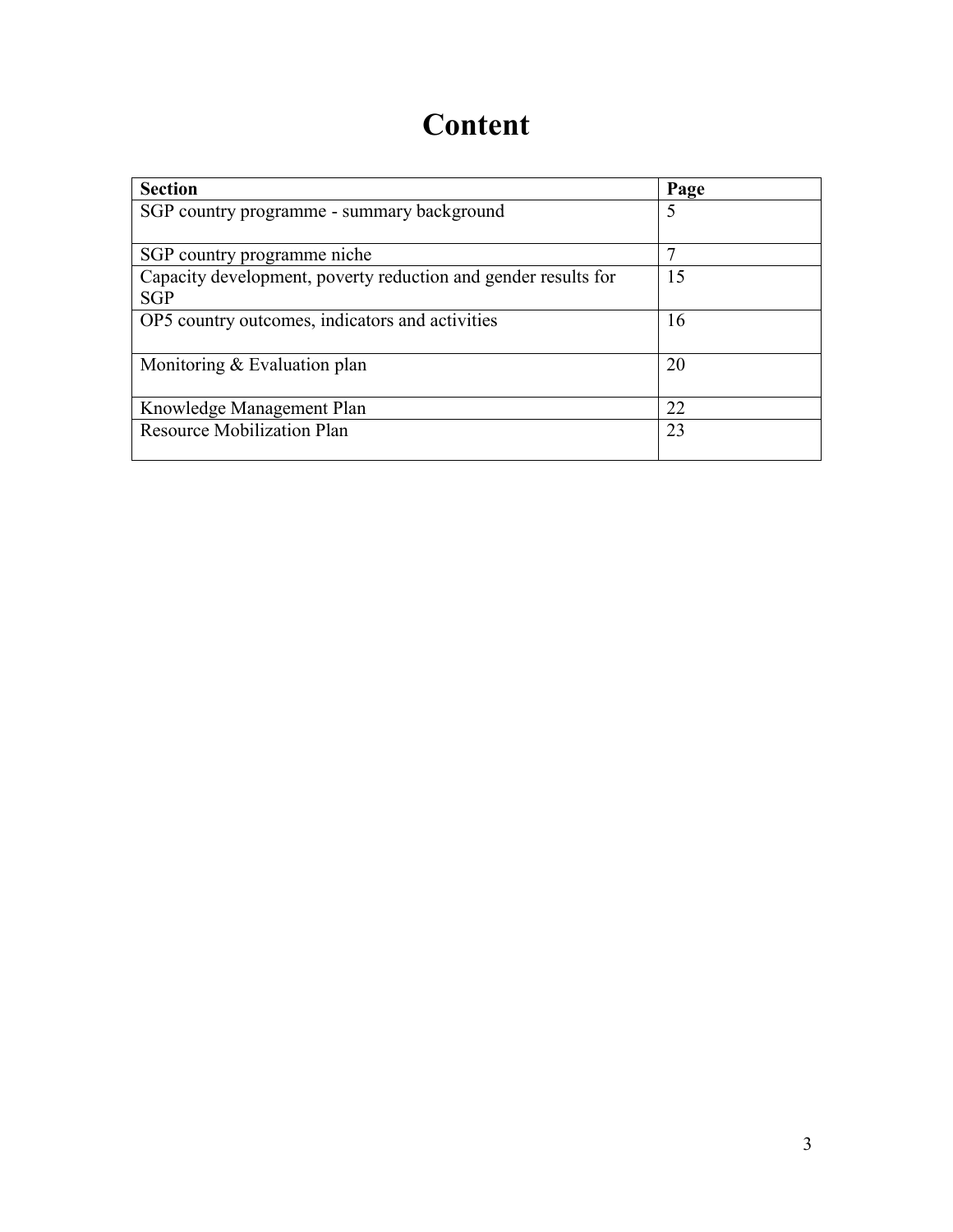# **List of tables and figures**

|                                                                      | Page |
|----------------------------------------------------------------------|------|
| Table 1. List of relevant conventions and national/regional plans or | 8    |
| programmes                                                           |      |
| Table 2: The international conventions, Treaties and Protocols       | 9    |
| Signed or ratified by Lebanon                                        |      |
|                                                                      | 11   |
| Table 3. Consistency with National Priorities                        |      |
| Table 4. Results Framework                                           | 16   |
|                                                                      |      |
| Table 5. M&E Plan at the Project Level                               | 21   |
| Table 6. M&E Plan at the Programme Level                             | 22   |
|                                                                      |      |
| Figure 1: Allocated Budget per focal area                            | 6    |
| Figure 2: Projects' distribution over Lebanese territories           | 10   |
|                                                                      |      |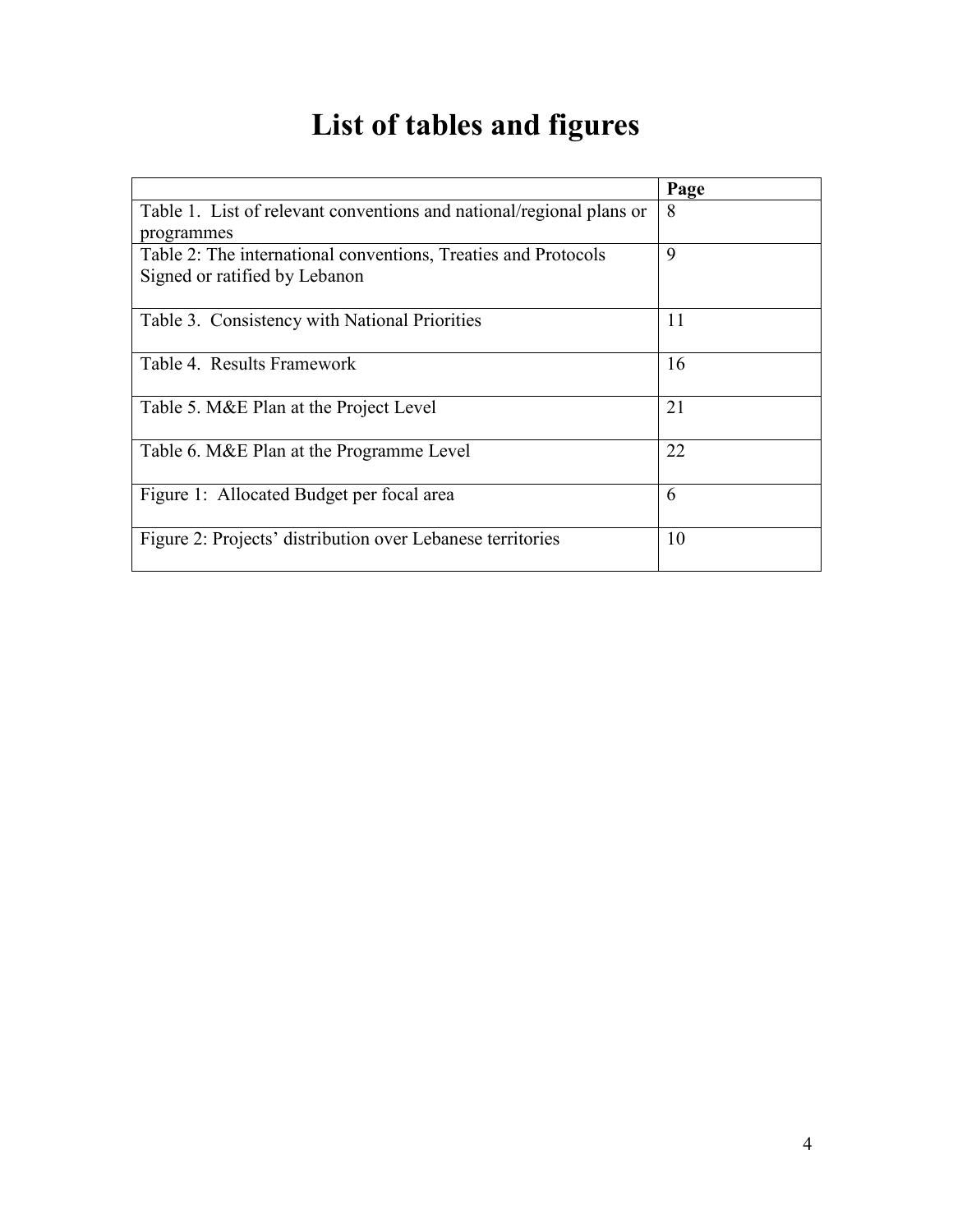## **SGP Country Programme Strategy for utilization of OP5 grant funds**

**---------------------------**

**Country: LEBANON Resources to be invested: US\$ 1,760,000<sup>1</sup>**

 $\overline{a}$ 

#### **1. SGP country programme - summary background**

In mid nineties, Lebanon signed and ratified many international environmental treaties and conventions Accordingly, Global Environment Facility (GEF) had established some projects aiming at facilitating the implementation of those treaties/conventions. These projects were implemented by UNDP CO in coordination and partnership with concerned ministries including Ministry of Agriculture, Ministry of hydraulics and Electricity, *Ministry of Environment*, Lebanese Agriculture Research Institute, Urban Planning Office, National Council for Scientific Research, Council for reconstruction and Development *and* NGOs.

The following projects were implemented during this period:

■ National Biodiversity Strategy and Action Plan,

 $<sup>1</sup>$  The level of SGP OP5 resources is an estimated total of the GEF core grant allocation, anticipated STAR</sup> resources, as well as other sources of third party co-financing.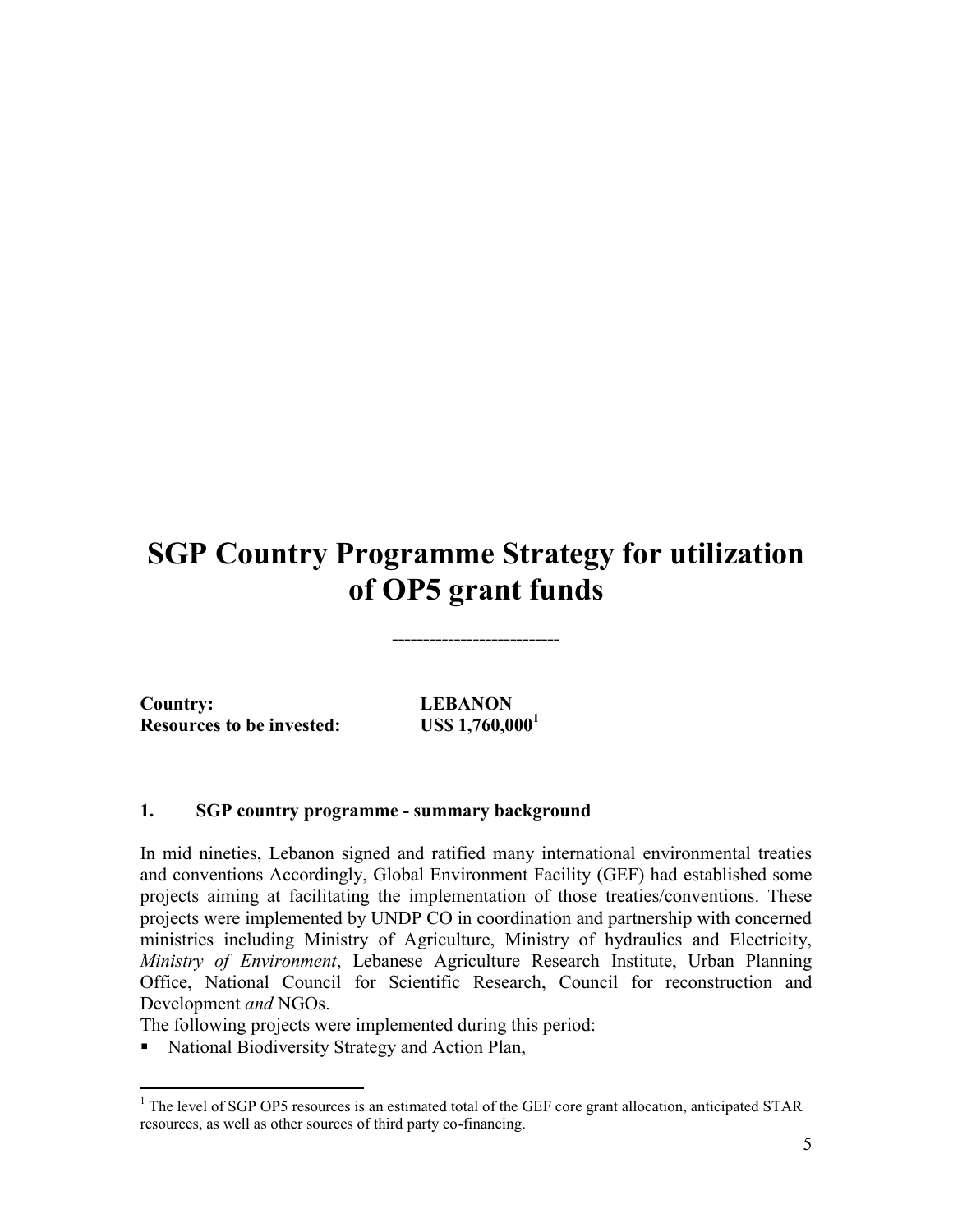- Climate Change Enabling Activity,
- Agro-Biodiversity Project,
- **-** Lebanon-Cross Sectoral Energy & Removal Barriers to ESCO Operation,
- **Conservation of Wetlands &costal Zones in the Mediterranean,**
- Climate Change Top-Up Proposal,
- **Energy Efficiency Buildings in Lebanon,**
- Conservation and Sustainable Management of Globally Significant Bird Habitats in the East Palearctic-West Arabian Flyway,

In 1998, MOE and UNDP Lebanon started negotiations with GEF for initiating the GEF/*Small Grant Programme* (SGP) in Lebanon. A National Steering Committee composed of NGOs, Ministries, Private sector, UN bodies & Technical experts was established in October 2003. A *National Host Institution* (NHI) was identified for the provision of the physical premises of SGP. A National Coordinator (NC) was hired on part time *basis* starting October 2004 and on full time basis as of Feb. 2005. A Programme Assistant was recruited by May 2005.

beginning of 2005, SGP Lebanon became functional and had a Country Programme strategy. In May 2006, the first MOAs for 8 projects supported by SGP Lebanon were signed after being approved by NSC in February 2006. Since then 40 projects have been approved. The total SGP core funding was 1,250,000 USD with no eligibility for RAF funding at that time. The total committed budget for grantees was 1,249,302 USD (99.95% commitment rate). The breakdown of allocated budget per focal area was as follows:



Figure 1: Allocated Budget per focal area

As illustrated in the above chart, the Biodiversity focal area got the highest percentage of projects and funding because they match the NGOs niche in the following aspects: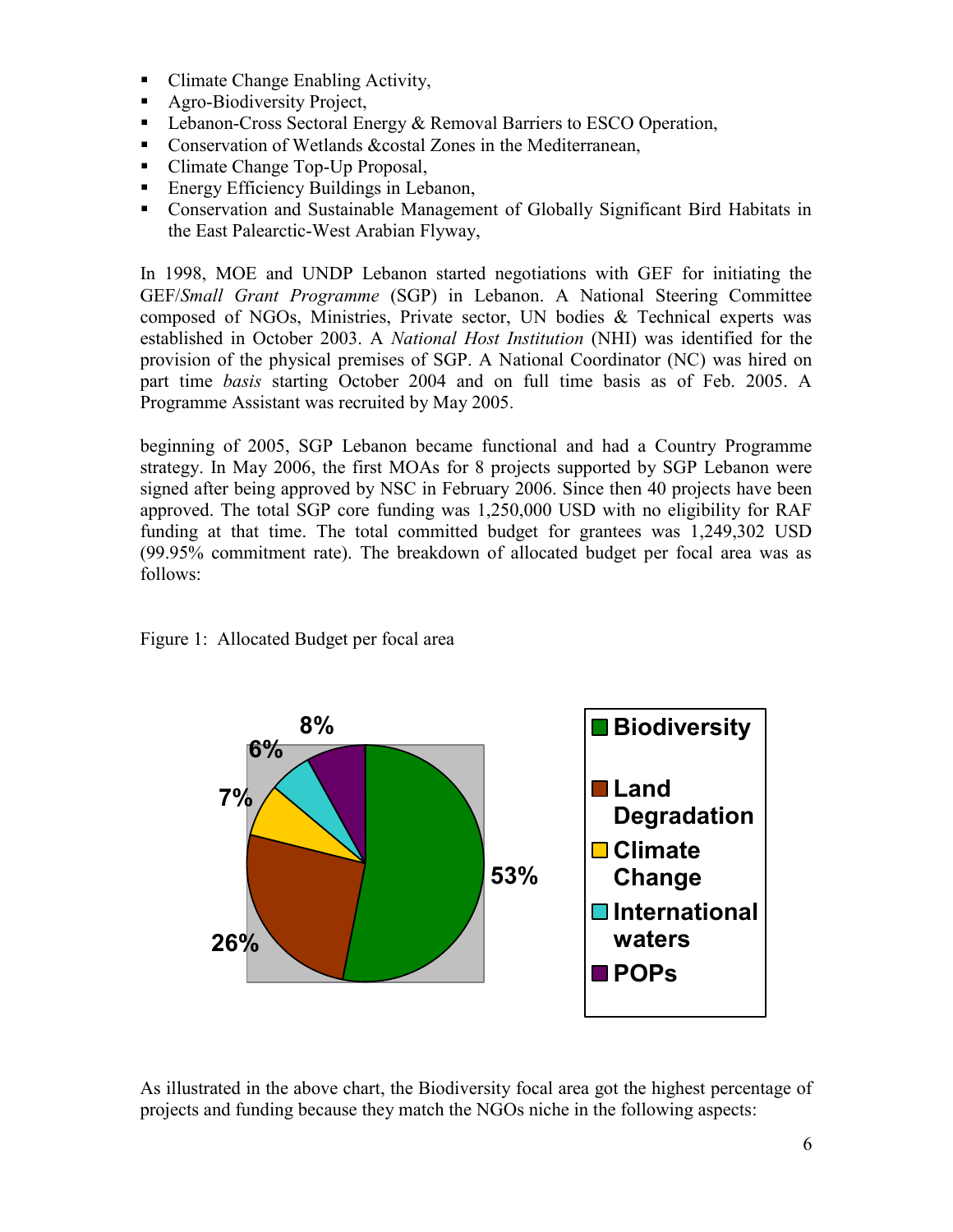- the good proposals we got dealing with Biodiversity protection,
- the effectiveness of the civil society within these sectors and
- The limited technical and financial as well as legislative power The NGOs have.

All the SGP projects were implemented in partnerships arrangements between the proponent of the NGO and the other stakeholders in the communities they are serving which included non-governmental as well as governmental bodies. In some projects, the international agencies were partners also. This resulted in high level of co financing (more than 100%). SGP Lebanon believes in partnerships with the Civil Society actors especially with non-governmental and governments.

SGP National Steering committee members are representatives of active NGOs (mainly in the environment field), governmental bodies (Ministry of Environment and Council for Development and Reconstruction), UNDP, Private sector and experts. All the NSC members are actively involved in the SGP work at the operational level especially at projects selection. SGP is an active member of the donors' network in Lebanon including international agencies working in Lebanon.

SGP is part of many NGOs networks dealing with environmental issues in Lebanon and the region including preparation for Rio+20 earth summit. SGP cooperated with other agencies (Italian Cooperation, GIZ, EU,…) at many levels including the organizational structure for GIZ supported Environment Fund in Lebanon (with around 4 million Euros budget) where similar NSC structure was adopted for projects selection including some SGP NSC members. The NC participated in some project's evaluation missions with them.

The NC conducted more than 100 meetings with groups supported by other UN agencies and other local networks to raise awareness about environmental issues and SGP work. The costs associated with these meetings were covered by these agencies and accordingly the SGP admin budget was saved resulting in very low admin cost and very good proposals and 99.95% grants' budget commitment and on time. Lebanon is a 2a country programme with a total SGP core funding of 800,000 USD and an estimated STAR fund of 1,000,000 USD (based on the Endorsement letter from GEF Focal point in Lebanon).

### **2. SGP country programme niche**

The SGP country programme is a model of cooperation of different stakeholders in the Lebanese community including governmental and nongovernmental as well as private sector representatives. It also includes, representatives of UNDP CO and experts in the environment field. Accordingly, the NSC's endorsement of a CPS is a reflection of the agreement and reflection of the national priorities in the CPS that covers the priorities of the state actors and the NGOs. Any projects supported should have a positive impact on environment in Lebanon communities, contributes to the national environmental and developmental priorities of the country. In many projects, the local authorities are SGP partners and they usually provide the needed matching funding required of all SGP supported projects.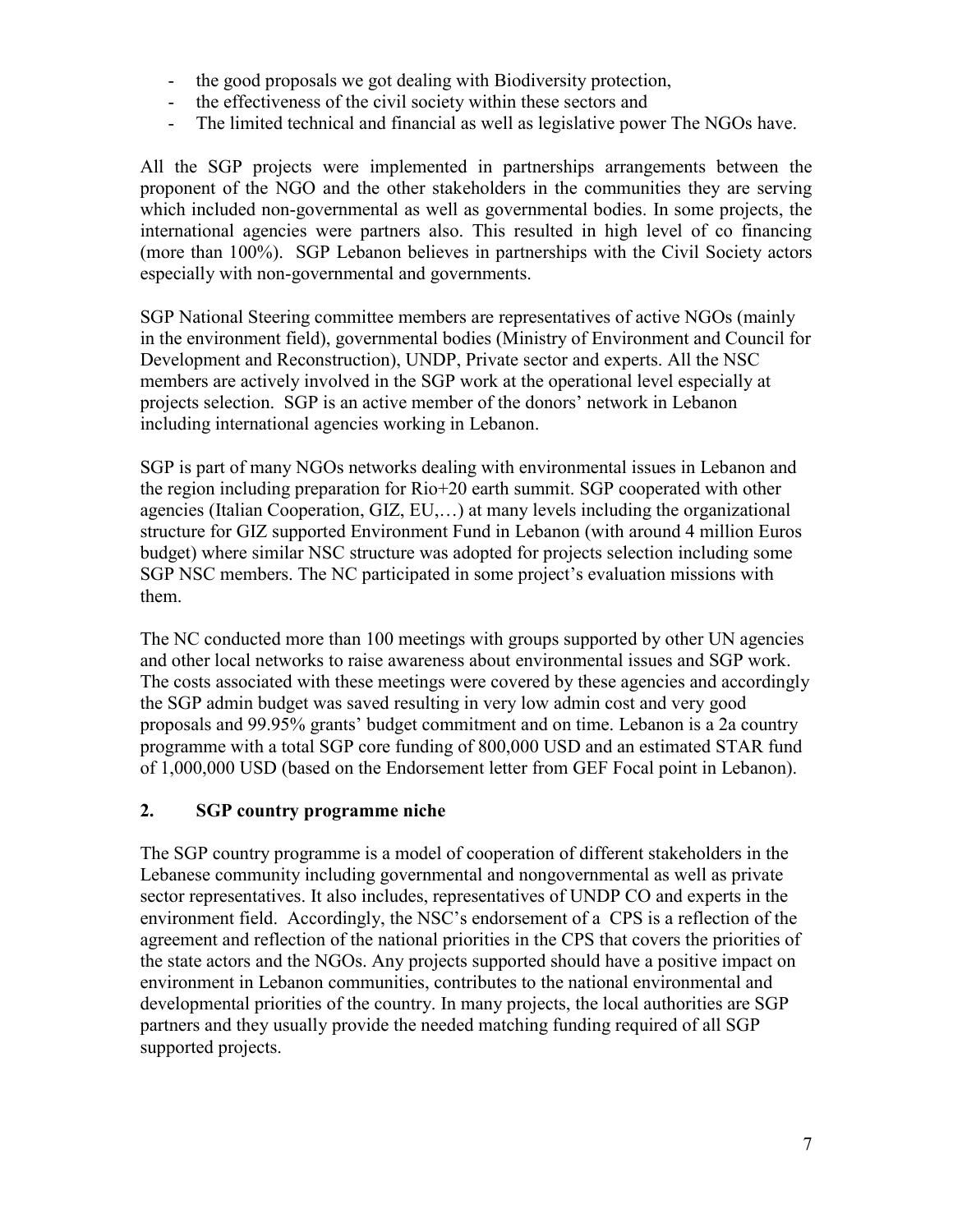In SGP Lebanon programme, it chose to cover all of Lebanon territory with special focus on needy areas and areas with special environment importance in the GEF focal areas (as reflected in the projects' evaluation template).

| <b>Rio Conventions + national planning frameworks</b>                       | Date of ratification / completion           |  |
|-----------------------------------------------------------------------------|---------------------------------------------|--|
| UN Convention on Biological Diversity (CBD)                                 | Ratified 11/8/1994                          |  |
| CBD National Biodiversity Strategy and Action Plan (NBSAP)                  | N/A                                         |  |
| UN Framework Convention on Climate Change (UNFCCC)                          | Ratified 11/8/1994                          |  |
| UNFCCC National Communications $(1st, 2nd, 3rd)$                            | N/A                                         |  |
| <b>UNFCCC Nationally Appropriate Mitigation Actions (NAMA)</b>              | N/A                                         |  |
| UN Convention to Combat Desertification (UNCCD)                             | Ratified 21/12/1995                         |  |
| <b>UNCCD National Action Programmes (NAP)</b>                               | N/A                                         |  |
| Stockholm Convention (SC)                                                   | Signature $22/5/2001$<br>Accession 8/8/2002 |  |
| SC National Implementation Plan (NIP)                                       | N/A                                         |  |
| World Bank Poverty Reduction Strategy Paper (PRSP)                          | N/A                                         |  |
| GEF National Capacity Self-Assessment (NCSA)                                | N/A                                         |  |
| GEF-5 National Portfolio Formulation Exercise (NPFE)                        | N/A                                         |  |
| Strategic Action Programmes (SAPs) for shared international<br>water-bodies | N/A                                         |  |

Table 1. List of relevant conventions and national/regional plans or programmes

Signature of a treaty is an act by which the State expresses its interest to the treaty and its intention to become a Party. Treaty signature is not binding. Accession is the usual method by which a State, which has not taken part in the negotiations, signed the treaty and is subsequently consent to be bound by its terms. Ratification is an act by which the State expresses its definitive consent to be bound by the treaty. It must then respect the provisions of the treaty and implement it by a Law within the statutory allowed period. The date corresponds to the date of publication in the Official Gazette in Lebanon. Adhesion is the usual method by which a State, which has not taken part in the negotiations and has not signed the treaty, subsequently adheres to the treaty by law and is consent to be bound by its terms.

Table 2: The international conventions, Treaties and Protocols Signed or ratified by Lebanon

| 2001 | Stockholm Convention on Persistant Organic pollutants for adoption by the conference of                                                 |
|------|-----------------------------------------------------------------------------------------------------------------------------------------|
|      | plenipotentiaris.                                                                                                                       |
|      | Signature: $22/5/2001$                                                                                                                  |
| 1999 | Convention on Wetlands of International Importance especially as Waterfowl Habitat.-Ramsar.<br>Accession: 1/3/1999 by the law number 23 |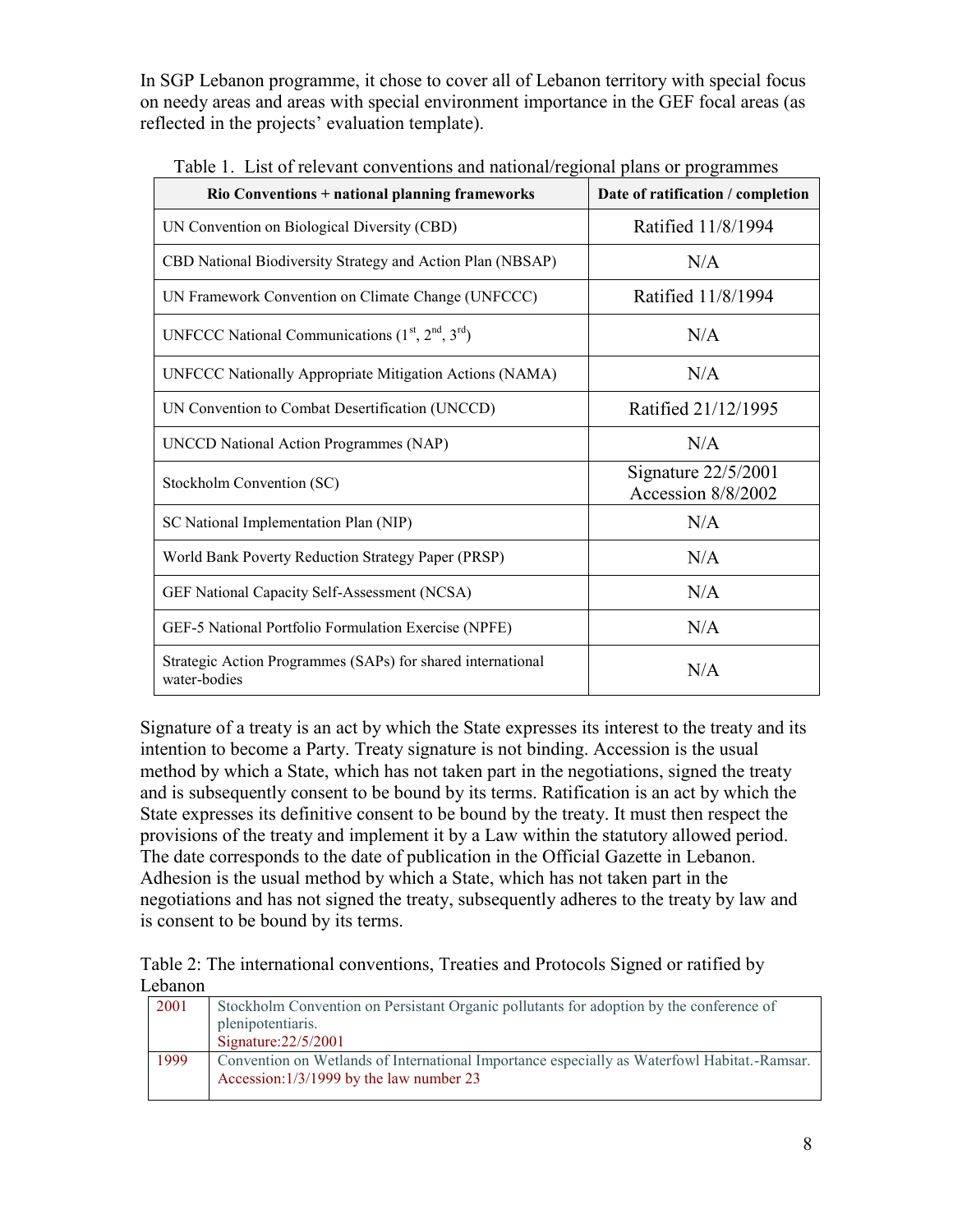| 1994 | United Nations Convention to Combat Desertification.-Paris. Ratification:21/12/1994 by the<br>law number 469                                                                                                                                      |
|------|---------------------------------------------------------------------------------------------------------------------------------------------------------------------------------------------------------------------------------------------------|
| 1992 | United Nations Framework Convention on Climate Change.-Rio de Janeiro.<br>Ratification: 11/8/1994 by the law number 359                                                                                                                           |
| 1992 | Convention on Biological Diversity.-Rio de Janeiro.<br>Ratification:11/8/1994 by the law number 360                                                                                                                                               |
| 1992 | Amendment to the Montreal Protocol on Substances that deplete the Ozone Layer.-<br>Copenhagen.<br>Accession: 3/11/1999 by the law number 120                                                                                                      |
| 1990 | Amendment to the Montreal Protocol on Substances that deplete the Ozone Layer.-London.<br>Accession:31/3/1993 by the law number 253                                                                                                               |
| 1989 | Basel Convention on the Control of Transboudary Movements of Hazardous Wastes and their<br>Disposal.-Basel.<br>Ratification:21/12/1994 by the law number 387                                                                                      |
| 1987 | Montreal Protocol on Substances that deplete the Ozone Layer.-Montreal.<br>Accession:31/3/1993 by the law number 253                                                                                                                              |
| 1985 | Vienna Convention for the Protection of the Ozone Layer.-Vienna.<br>Accession: 30/3/1993 by the law number 253                                                                                                                                    |
| 1982 | Protocol Concerning Mediterranean Specially Protected Areas.<br>Accession: 27/12/1994                                                                                                                                                             |
| 1980 | Protocol for the Protection of the Mediterranean Sea against Pollution from Land-based<br>Sources.-Athens.<br>Signature: 17/5/1980_Accession: 27/12/1994                                                                                          |
| 1976 | Convention on the Prohibition of Military or any other hostile use of Environmental<br>Modification Techniques.-Geneva.<br>Signature: 18/5/1977                                                                                                   |
| 1976 | Protocol Concerning Co-operation in Combating Pollution of the Mediterranean Sea by Oil<br>and Other Harmful Substances in Cases of Emergency.-Barcelona.<br>Signature:16/2/1976_Accession:30/6/1977 by the decree law number 126                 |
| 1976 | Convention for the Protection of the Mediterranean Sea against Pollution.- Barcelona.<br>Signature:16/2/1976 Accession:30/6/1977 by the decree law number 126                                                                                     |
| 1976 | Protocol for the Prevention and Elimination of Pollution of the Mediterranean Sea by Dumping<br>from Ships and Aircraft.-Barcelona.<br>Signature:16/2/1976_Accession:30/6/1977 by the decree law number 126                                       |
| 1973 | International Convention for the Prevention of Pollution from Ships.-London.<br>Accession: 24/11/1993                                                                                                                                             |
| 1972 | Convention on the Prevention of Marine Pollution by Dumping of Wastes and Other Matter.<br>London-Mexico city-Moscow-Washington.<br>Signature: 15/5/1973                                                                                          |
| 1971 | Treaty on the Prohibition of the Emplacement of Nuclear Weapons and other Weapons of<br>Mass Destruction on the Seabed and the Ocean floor and in the Subsoil.-London-Moscow-<br>Washington.<br>Ratification: 7/10/1974 by the decree number 9133 |
| 1969 | International Convention relating to Intervention on the High Seas in cases of Oil Pollution<br>Casualties.-Brussels.<br>Ratification: 12/10/1974 by the decree number 9226                                                                       |
| 1969 | International Convention on Civil Liability for Oil Pollution Damage.-Brussels.<br>Ratification: 12/10/1973 by the law number 28/73                                                                                                               |
| 1954 | International Convention for the Prevention of Pollution of the Sea by Oil.-London.<br>Accession:16/11/1966 by the law number 68/66                                                                                                               |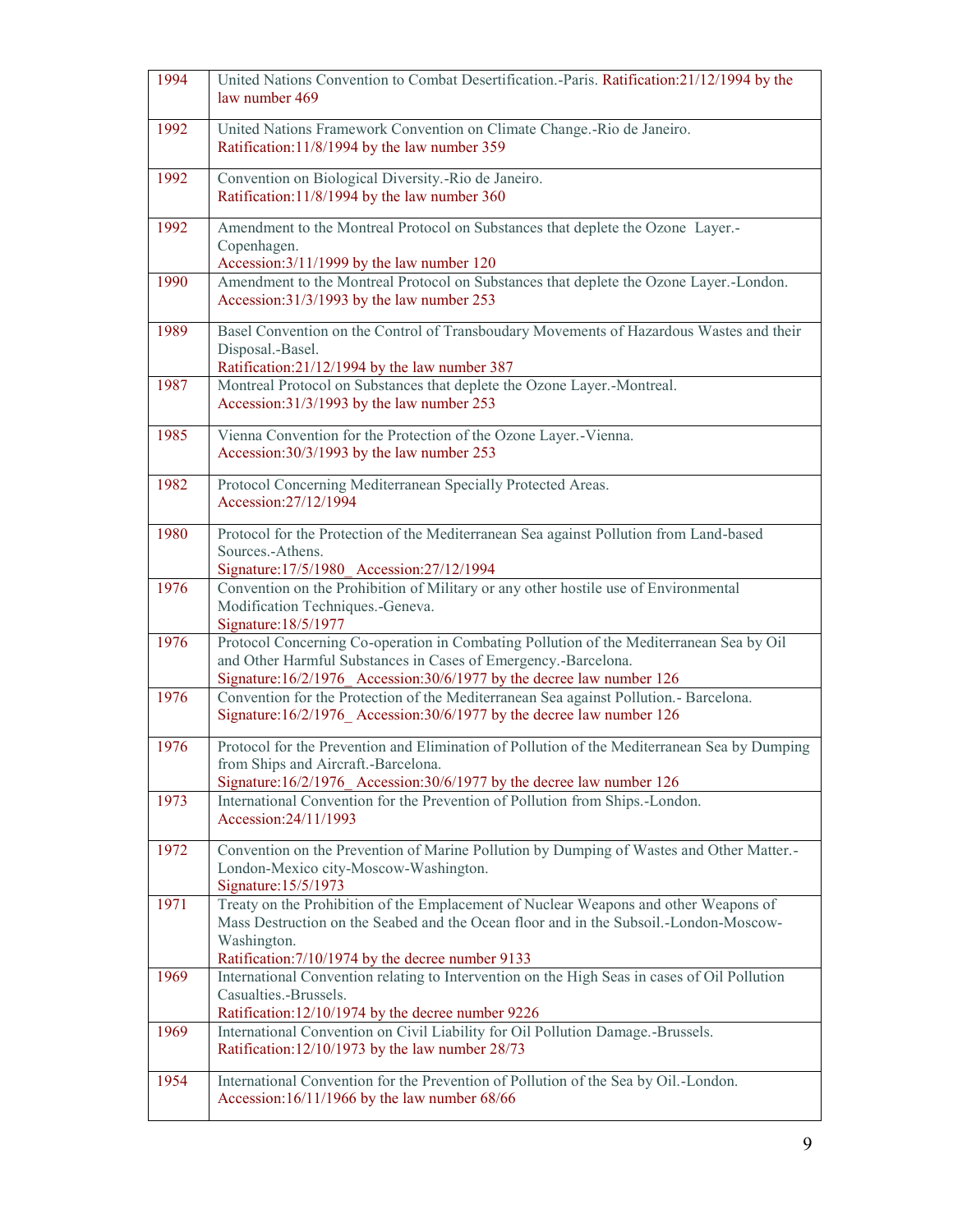

Figure 2: Projects' distribution over Lebanese territories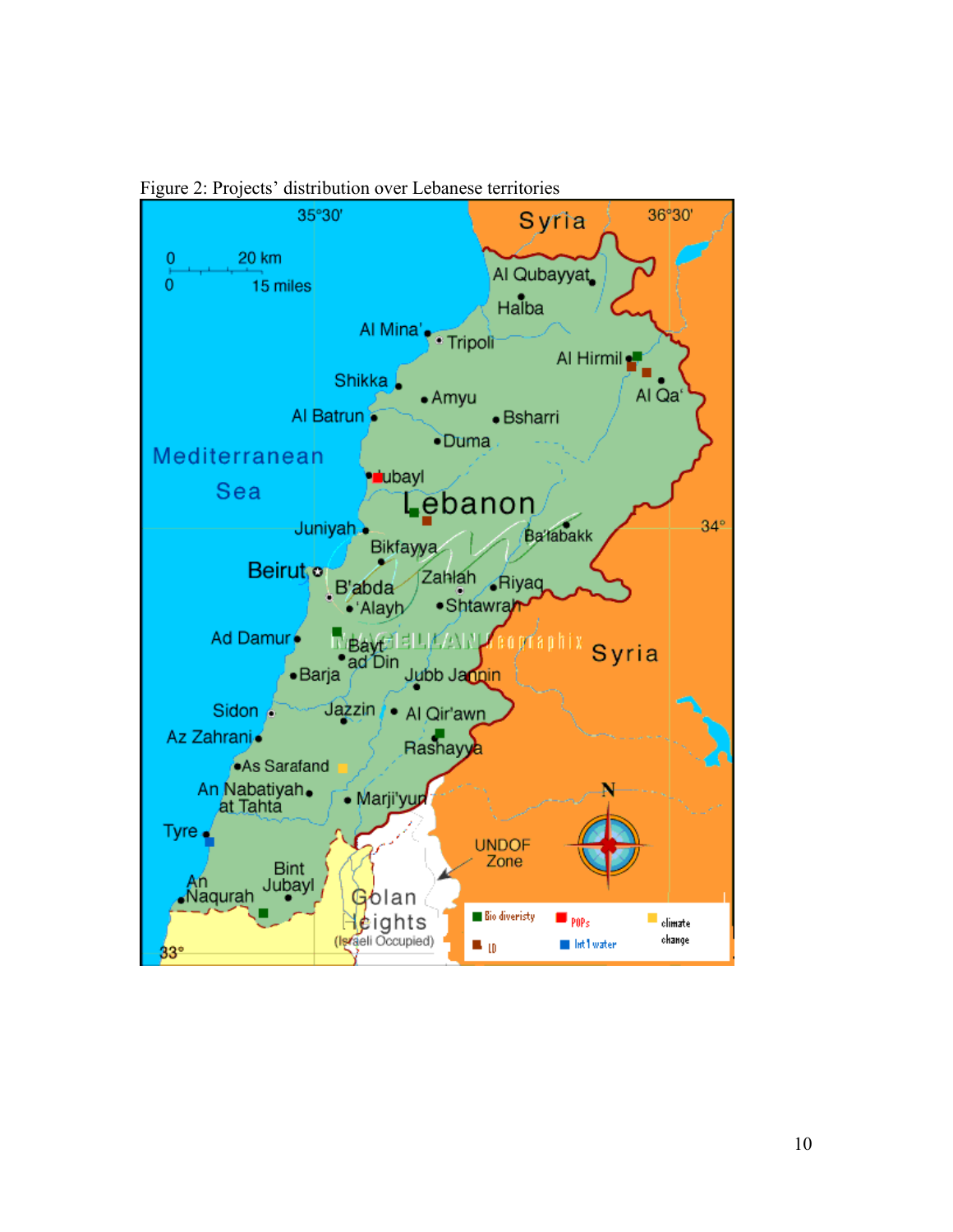National priorities and SGP priorities are aligned with each other due to many factors including the involvement of the Governmental bodies in the SGP NSC as well as involvement of other NSC members in setting the National priorities at the Governmental level. The NC is part of the group working with Governmental and Civil society representatives on the Rio+20 statement and hopefully there will be a unified statement (from Major groups) to the Rio+20 summit. Table 3 below represents the proposed linkages between OP5 project objectives, national priorities and expected SGP niche.

| <b>OP5 Project Objectives</b>                                                                                                                                                                                   | <b>National priorities</b>                                                                                                                                                                                                                                                                                                                          | <b>SGP</b> niche                                                                                                                                                                                                                                                                                                                                                         |
|-----------------------------------------------------------------------------------------------------------------------------------------------------------------------------------------------------------------|-----------------------------------------------------------------------------------------------------------------------------------------------------------------------------------------------------------------------------------------------------------------------------------------------------------------------------------------------------|--------------------------------------------------------------------------------------------------------------------------------------------------------------------------------------------------------------------------------------------------------------------------------------------------------------------------------------------------------------------------|
| <b>SGP OP5</b> Immediate<br>Objective 1: Improve<br>sustainability of protected<br>areas and indigenous and<br>community conservation<br>areas through community-<br>based actions                              | Promotion of natural<br>$1-$<br>sites and reserves and<br>biodiversity                                                                                                                                                                                                                                                                              | 1- Great working<br>relationship with PAs<br>committees,<br>2- Experience on capacity<br>building on importance<br>of biodiversity for the<br>local people living in<br>surrounding PAs.<br>Support income<br>$3-$<br>generating projects in<br>the areas adjacent or in<br>PA <sub>s</sub><br>Recognition of CCAs<br>4-<br>as PAs by officials<br>both at the local and |
| <b>SGP OP5 Immediate</b><br>Objective 2: Mainstream<br>biodiversity conservation<br>and sustainable use into<br>production landscapes,<br>seascapes and sectors<br>through community<br>initiatives and actions | 1- Launch the project<br>of sustainable<br>management of<br>habitats and marine<br>and coastal<br>biodiversity and<br>habitats through<br>policy and<br>legislative<br>development for<br>mainstreaming in<br>Lebanon,<br>Follow up the<br>$2 -$<br>implementation of<br>the national plan for<br>reforestation and<br>combating<br>desertification | national levels.<br>Improve collaboration<br>$1-$<br>between NGOs/CBOs<br>and local authorities,<br>Enforce environmental<br>$2 -$<br>by laws in protected<br>areas,<br>Propagation and<br>$3-$<br>reproduction of native<br>Flora and fauna<br>important in<br>agriculture,                                                                                             |
| SGP OP5 Immediate                                                                                                                                                                                               | 1- Promoting                                                                                                                                                                                                                                                                                                                                        | 1- Improved awareness                                                                                                                                                                                                                                                                                                                                                    |

Table 3. Consistency with National Priorities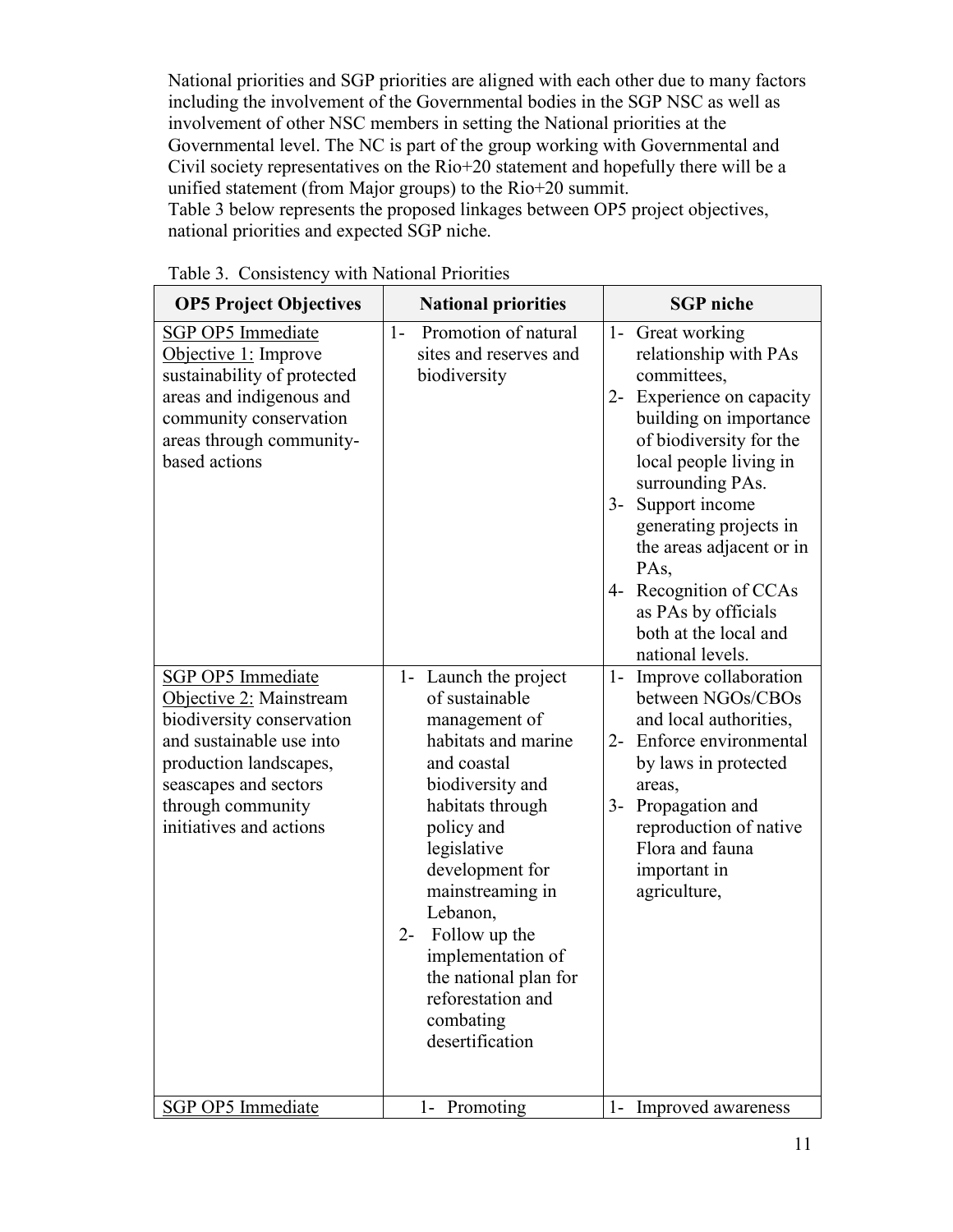| Objective 3: Promote the<br>demonstration,<br>development and transfer of<br>low carbon technologies at<br>the community level                                                                                       | renewable energy<br>and energy savings<br>applications at the<br>local level.                                                                                                                                                                  | level of the renewable<br>energy,<br>2- Demonstrate feasible<br>alternatives for fossil<br>fuel energy source,<br>Increased use of<br>$3-$<br>energy saving<br>technologies,<br>4- Private sector involved<br>in production/provision<br>of energy saving<br>technologies,<br>5- Improved collaboration<br>between NGOs/CBOs<br>and Governmental<br>Authorities. |
|----------------------------------------------------------------------------------------------------------------------------------------------------------------------------------------------------------------------|------------------------------------------------------------------------------------------------------------------------------------------------------------------------------------------------------------------------------------------------|------------------------------------------------------------------------------------------------------------------------------------------------------------------------------------------------------------------------------------------------------------------------------------------------------------------------------------------------------------------|
| SGP OP5 Immediate<br>Objective 4: Promote and<br>support energy efficient,<br>low carbon transport at the<br>community level                                                                                         | Form a work team from<br>the relevant ministries, the<br>private and civil sector to<br>set scientific and practical,<br>planning and corrective<br>recommendations, at all<br>levels (including traffic in<br>the surrounding<br>environment) | 1- Improve management<br>of transportation<br>sector,<br>Increase the use of<br>$2-$<br>public transportation.                                                                                                                                                                                                                                                   |
| <b>SGP OP5 Immediate</b><br>Objective $5:$ Support the<br>conservation and<br>enhancement of carbon<br>stocks through sustainable<br>management and climate<br>proofing of land use, land<br>use change and forestry | Encouraging reforestation<br>programmes through<br>ministries of Agriculture<br>and environment.                                                                                                                                               | Implementation of<br>Appropriate technologies<br>in Land use (terraces, rain<br>water catchments from<br>roof tops, $\ldots$ )                                                                                                                                                                                                                                   |
| SGP OP5 Immediate<br>Objective 6: Maintain or<br>improve flow of agro-<br>ecosystem and forest<br>ecosystem services to<br>sustain livelihoods of local<br>communities                                               | 1- Activation of the<br>national strategy for the<br>management of forest<br>fires,<br>2- Follow up the<br>implementation of the<br>national plan for<br>reforestation and<br>combating<br>desertification.                                    | Forest fire prevention by<br>the local communities in<br>areas with high risk of<br>forest fire.                                                                                                                                                                                                                                                                 |
| SGP OP5 Immediate<br>Objective 7: Reduce<br>pressures at community<br>level from competing land<br>uses (in the wider                                                                                                | Planning for urbanization<br>$&$ reducing its<br>environmental<br>implications                                                                                                                                                                 | Building capacities of<br>local communities to<br>impact authorities'<br>decisions on urban<br>planning.                                                                                                                                                                                                                                                         |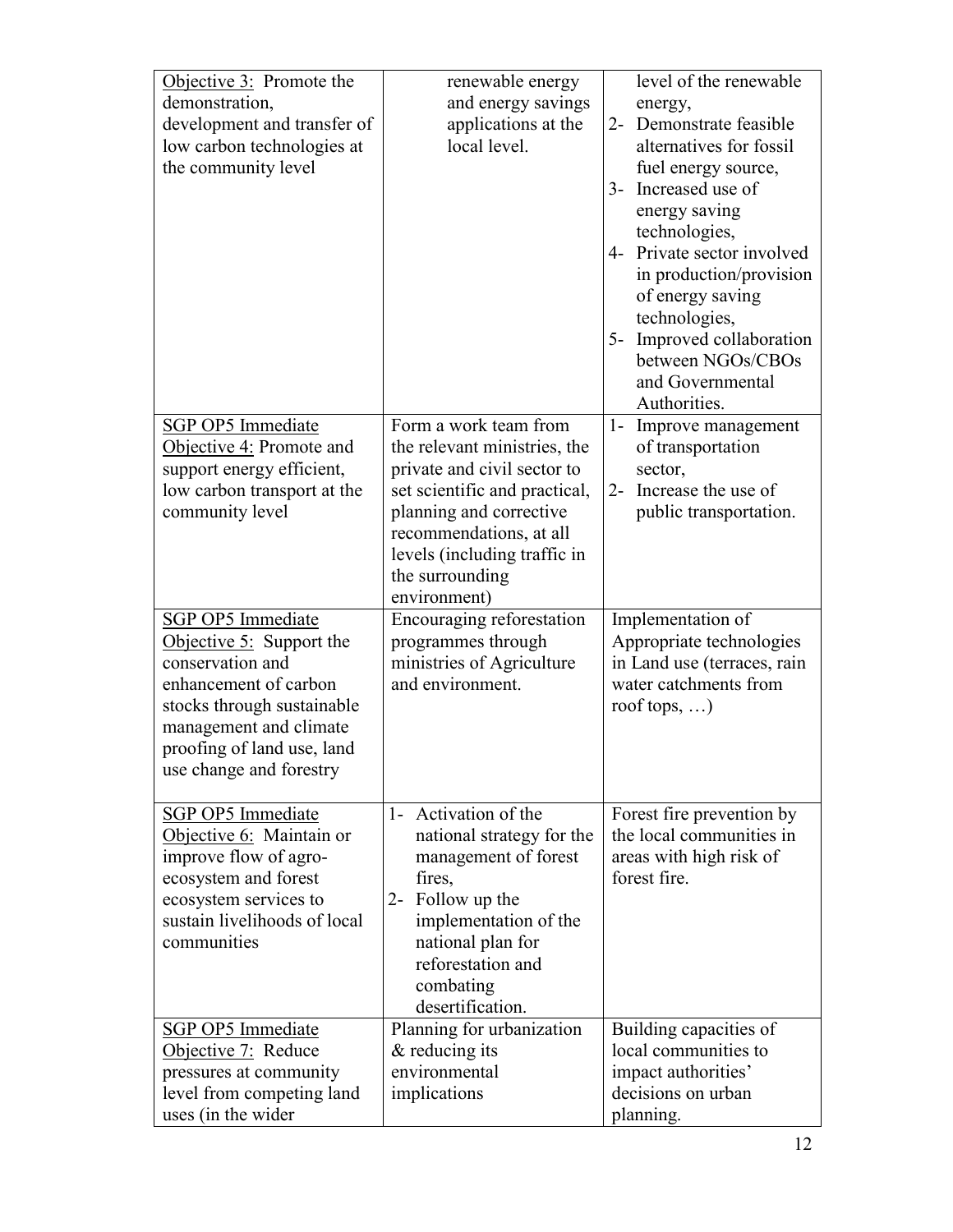| landscapes)                                                                                                                                                                                                                                                                                                                                                                                        |                                                                                                                                                                                                                                                                                                               |                                                                                                                                                                                                                                                                                                     |
|----------------------------------------------------------------------------------------------------------------------------------------------------------------------------------------------------------------------------------------------------------------------------------------------------------------------------------------------------------------------------------------------------|---------------------------------------------------------------------------------------------------------------------------------------------------------------------------------------------------------------------------------------------------------------------------------------------------------------|-----------------------------------------------------------------------------------------------------------------------------------------------------------------------------------------------------------------------------------------------------------------------------------------------------|
| SGP OP5 Immediate<br>Objective 8: Support<br>transboundary water body<br>management with<br>community-based<br>initiatives                                                                                                                                                                                                                                                                         | 1- Follow-up the<br>preparation of the<br>document on industrial<br>wastewater monitoring,<br>2- Follow-up coordination<br>with the Ministry of<br>Energy and Water in<br>the preparation of<br>strategic environmental<br>assessment of the<br>petroleum sector, and<br>the related<br>environmental decrees | Working with the civil<br>society on Solid and<br>Liquid waste<br>management.                                                                                                                                                                                                                       |
| SGP OP5 Immediate<br>Objective 9: Promote and<br>support phase out of POPs<br>and chemicals of global<br>concern at community level                                                                                                                                                                                                                                                                | Update the implementation<br>action plan on Persistent<br>Organic Pollutants,<br>Launch the project on<br>Persistent Organic<br>Pollutants in the energy /<br>power transformers sector                                                                                                                       | Raising awareness on<br>POP <sub>s</sub> .<br>Proper alternatives for<br>Solid waste burning are<br>feasible both<br>economically and<br>technically.                                                                                                                                               |
| SGP OP5 Immediate<br>Objective 10: Enhance and<br>strengthen capacities of<br>CSO's (particularly<br>community-based<br>organizations and those of<br>indigenous peoples) to<br>engage in consultative<br>processes, apply knowledge<br>management to ensure<br>adequate information flows,<br>implement convention<br>guidelines, and monitor and<br>evaluate environmental<br>impacts and trends | Enhancing decentralization<br>trends and involving local<br>communities through their<br>active NGOs.                                                                                                                                                                                                         | SGP has very powerful<br>network with the<br>concerned parties<br>including civil society<br>actors, Governmental<br>bodies and international<br>society.<br>Capacity building for<br>NGOs and individuals is<br>part of all SGP work with<br>lot of technical expertise<br>within the NSC members. |
| <b>Cross-Cutting Results:</b><br>Poverty reduction,<br>Capacity building,<br>livelihoods and gender                                                                                                                                                                                                                                                                                                | Encouraging investments<br>in poor marginalized areas.                                                                                                                                                                                                                                                        | People empowerment is<br>key element in all SGP<br>projects.<br>Promoting sustainable                                                                                                                                                                                                               |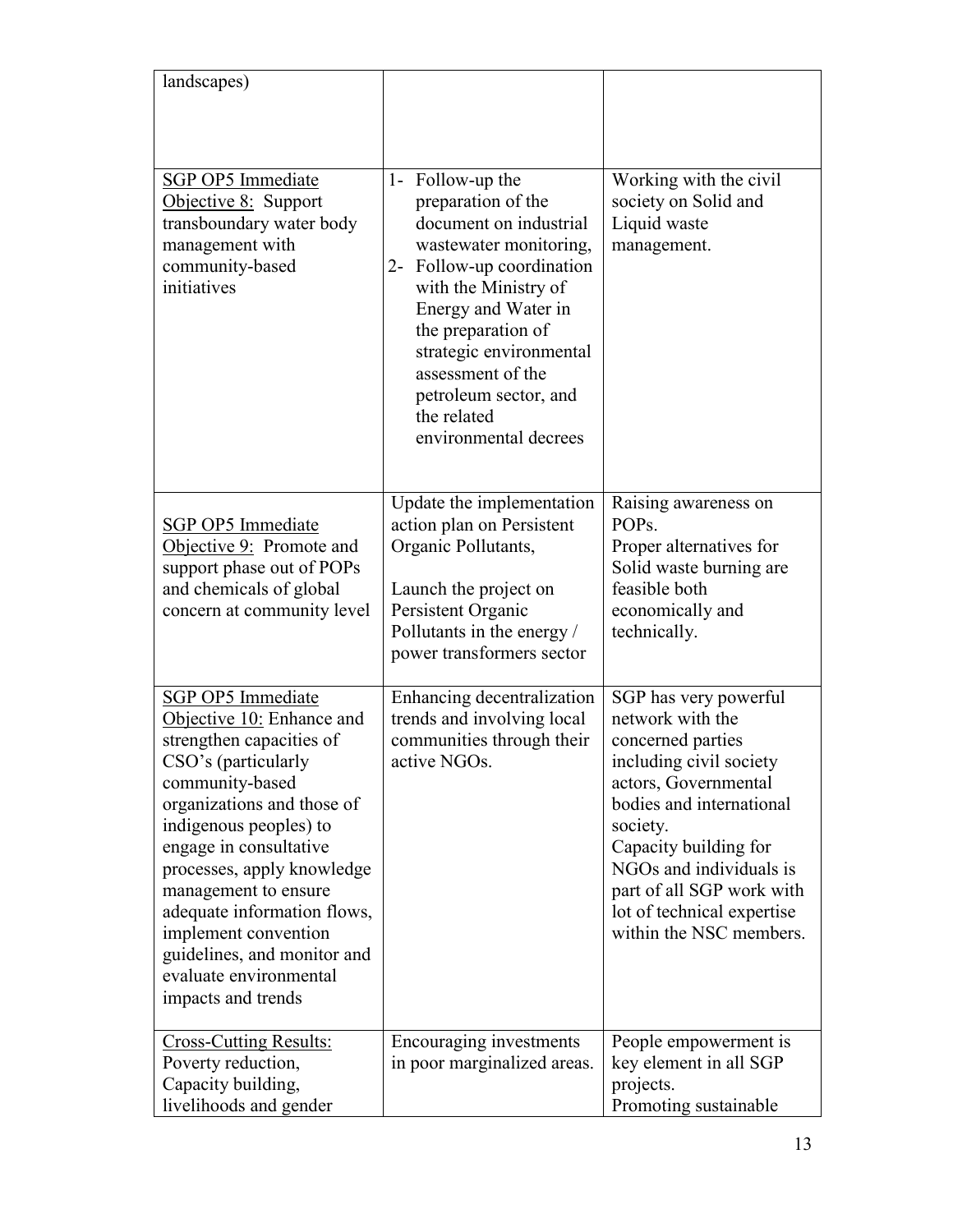| income generation       |
|-------------------------|
| activities in neglected |
| areas with marginalized |
| people to improve their |
| livelihood.             |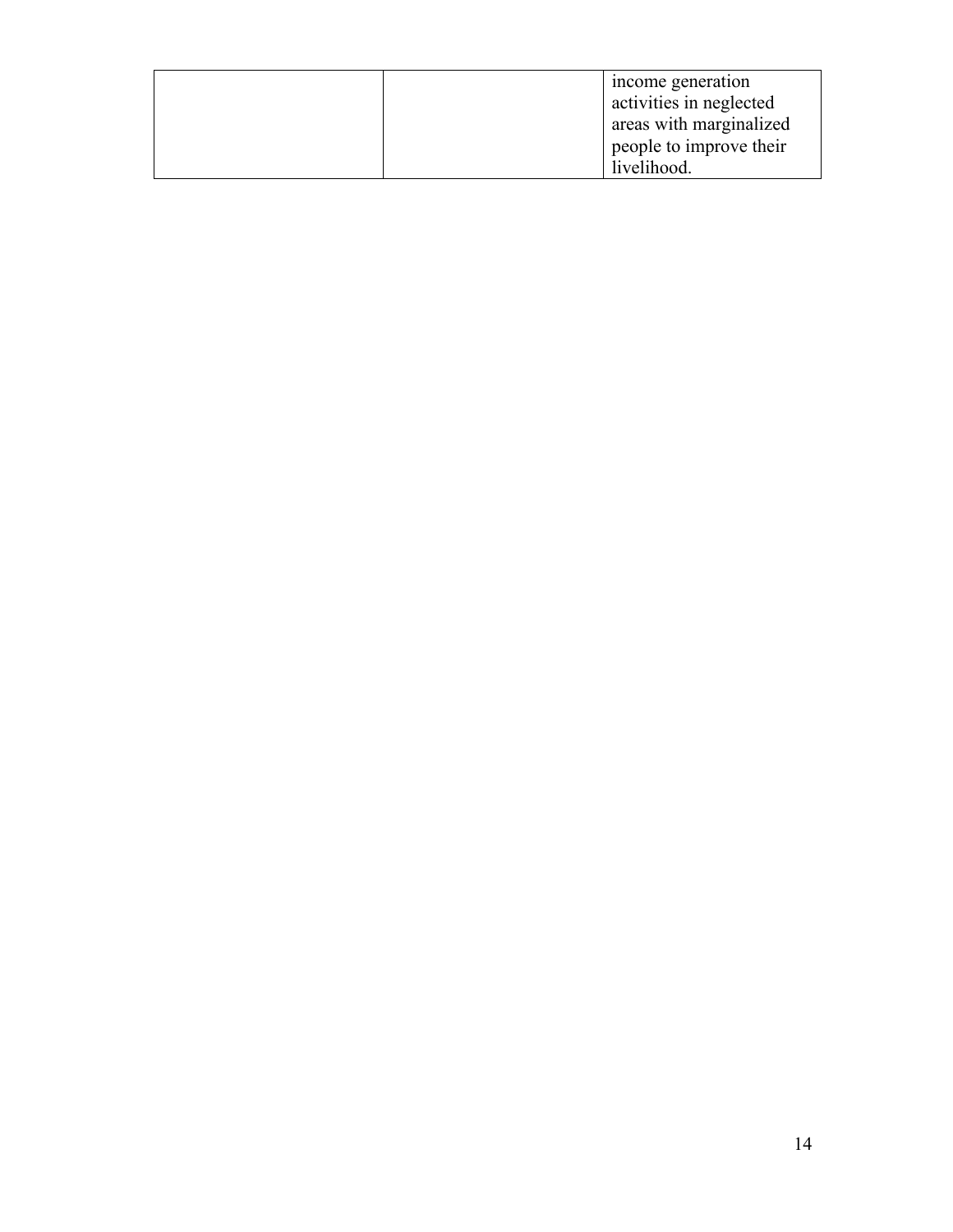### **3. Capacity development, poverty reduction and gender results for SGP**

Based on this OP5 country strategy, it is provided that a call for proposal will be developed including guidelines for OP5 priorities in each of the GEF focal area and the customization of the generic project proposal template as well as the development of the selection criteria that NSC members will use as a reference and guidance for proposal evaluation. The NC will conduct awareness/training sessions through meetings, presentations in workshops or seminars, one to one meetings and media interviews about the SGP CPS to get feedback and to popularize it once it is approved. Thereafter, the NC will work with interested NGO's/CBO's in projects' concept papers and guide the proponent on the application process that will be needed in operationalizing the programme.

After projects submission, the NC will review the proposals to check if they conform to the SGP Lebanon eligibility criteria which will have been approved by the NSC. Accordingly, some projects would be accepted, others may be rejected and some will be asked for additional papers or clarifications as is the common practice in all the past phases. The final list of accepted projects will be sent to the NSC members with a summary of each project and a presentation will be done by the NC on these projects to NSC members in an NSC meeting where NC will be expected to clarify to NSC members their inquiries. NSC members will evaluate each of the submitted proposals using the evaluation sheet and then make the selection on which projects are accepted, what modifications are needed for these projects and give adequate explanation for rejecting some proposals.

Before, during and after project submission, a continuous process of capacity building is established between the NC and the NGOs including raising awareness of the SGP's priorities. The NC will provide assistance to the NGOs during proposal writing and follow up and monitor the implementation process that will include modifications of the plans if needed with the approval of the NSC. It is important to note that the projects impacts will be the basis of accepting or rejecting the proposal. The impacts on the environment, on the communities from the socioeconomic perspective (gender, income, poverty reduction, sustainable development) will also be consider as cross cutting aspects of the proposals.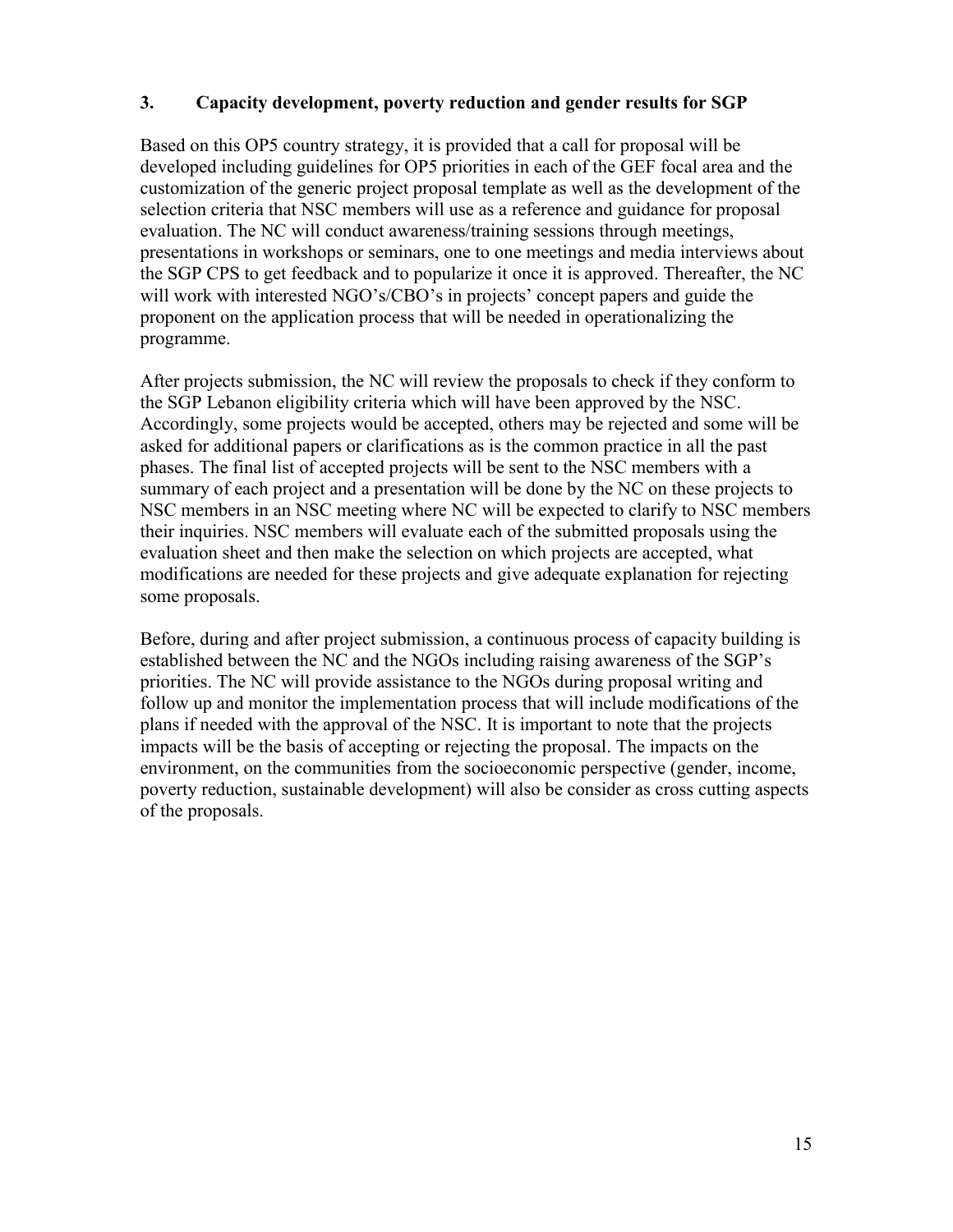## **4. OP5 country outcomes, indicators and activities**

The Small Grants programme in Lebanon will continue focusing on supporting projects and initiatives aiming at improving the environmental situation at the local level in the five focal areas that CPS for OP5 is focusing at. In addition, during proposals' evaluation, a weight will be given to women empowerment, poverty reduction, networking, capacity building, knowledge management, sustainability,… (annex 2).

The aim is to have projects that impacts the global and local environment and improve living conditions of communities.

## **Table 4. Results Framework**

**SGP OP5 Immediat**e Objective 1**:** Improve sustainability of protected areas and indigenous and community conservation areas (ICCAs) through community-based actions **Outcomes Indicators Means of Means** of **verification Activities (number of projects)** 1- Improved community actions and practices inside and surrounding PAs, 2- Improved income of communities in and surrounding PAs through proper management of PAs' resources, 3- Increased recognition of ICCAs as protected areas, 4- Increased knowledge of Local communities of the importance of Biodiversity conservation. 5- Increased sharing of knowledge on PAs through improved networking between NGOs, GOs, International Agencies and Private Sector Hectares of indigenous and community conserved areas (ICCAs) influenced Hectares of protected areas influenced Hectares of significant ecosystems with improved conservation status • Total value of biodiversity products/ecosystem services produced (US dollar equivalent) Project reports 5 projects in PAs and ICCAs

SGP OP5 Immediate Objective 2: Mainstream biodiversity conservation and sustainable use into production landscapes, seascapes and sectors through community initiatives and actions

|             | <b>Outcomes</b>                                                                            | <b>Indicators</b>                                                                                                                     | <b>Means</b> of<br>verification                                   | <b>Activities</b>                                          |
|-------------|--------------------------------------------------------------------------------------------|---------------------------------------------------------------------------------------------------------------------------------------|-------------------------------------------------------------------|------------------------------------------------------------|
| 1-<br>$2 -$ | Increased<br>understanding of<br>sustainable use of<br>biodiversity.<br>Improved community | Hectares of significant<br>ecosystems with improved<br>conservation status<br>Hectares of production<br>landscapes/seascapes applying | Project progress<br>reports<br><b>Site Visits</b><br>Case studies | 7 projects on<br>wise<br>management of<br>fauna and flora. |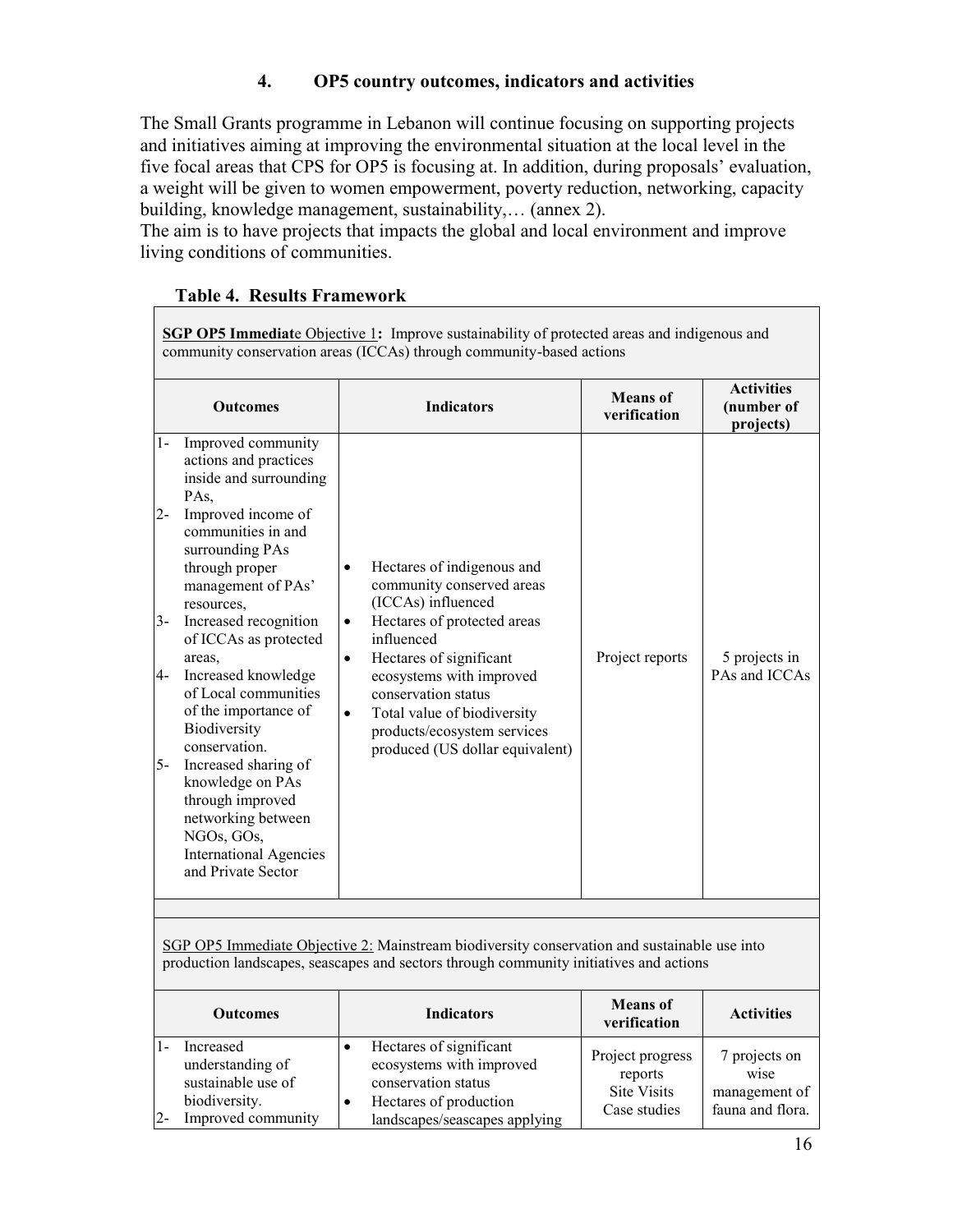| inland and water<br>Total value of biodiversity<br>bodies in a sustainable<br>products/ecosystem services<br>produced (US dollar equivalent)<br>manner<br>Increased propagation<br>and reproduction of<br>native flora and fauna<br>important in<br>agriculture. |
|------------------------------------------------------------------------------------------------------------------------------------------------------------------------------------------------------------------------------------------------------------------|
|------------------------------------------------------------------------------------------------------------------------------------------------------------------------------------------------------------------------------------------------------------------|

SGP OP5 Immediate Objective 3: Promote the demonstration, development and transfer of low carbon technologies at the community level

| <b>Outcomes</b>                                                                                            | <b>Indicators</b>                                                                  | <b>Means</b> of<br>verification                   | <b>Activities</b>                                                          |
|------------------------------------------------------------------------------------------------------------|------------------------------------------------------------------------------------|---------------------------------------------------|----------------------------------------------------------------------------|
| Innovative low-<br>GHG technologies<br>deployed and successfully<br>demonstrated at the<br>community level | Number of community members<br>demonstrating or deploying low-<br>GHG technologies | Project reports<br>Site visits<br>Opinion surveys | 5 projects on<br>low GHG<br>emission/<br>energy efficient<br>technologies. |

SGP OP5 Immediate Objective 4: Promote and support energy efficient, low carbon transport at the community level

| Outcomes                                                                 | <b>Indicators</b>                                                                   | <b>Means</b> of<br>verification                            | <b>Activities</b> |
|--------------------------------------------------------------------------|-------------------------------------------------------------------------------------|------------------------------------------------------------|-------------------|
| Increased knowledge and<br>use of Low GHG emission<br>transport systems. | Number of low GHG efficient<br>transport tools introduced in SGP<br>supported areas | Community<br>feedback,<br>progress reports,<br>Site visits | 1 project         |

SGP OP5 Immediate Objective 5: Support the conservation and enhancement of carbon stocks through sustainable management and climate proofing of land use, land use change and forestry

| <b>Outcomes</b>                                                                                       | <b>Indicators</b>                                           | <b>Means</b> of<br>verification  | <b>Activities</b> |
|-------------------------------------------------------------------------------------------------------|-------------------------------------------------------------|----------------------------------|-------------------|
| Enhanced community<br>actions for coping with<br>climate change impacts<br>from land use and forestry | Number of community based<br>resilience measures introduced | Progress reports<br>Case studies | 5 projects        |

SGP OP5 Immediate Objective 6: Maintain or improve flow of agro-ecosystem and forest ecosystem services to sustain livelihoods of local communities

| <b>Outcomes</b>                                                                              | Indicators                                                                                                                                                     | <b>Means</b> of<br>verification              | <b>Activities</b> |
|----------------------------------------------------------------------------------------------|----------------------------------------------------------------------------------------------------------------------------------------------------------------|----------------------------------------------|-------------------|
| Enhanced sustainable use<br>of forest resources<br>including land, water and<br>agriculture. | Hectares of degraded land<br>restored and rehabilitated<br>Number of communities<br>٠<br>demonstrating sustainable land<br>and forest management<br>practices. | Progress report<br>Ecological<br>Assessments | 3 projects        |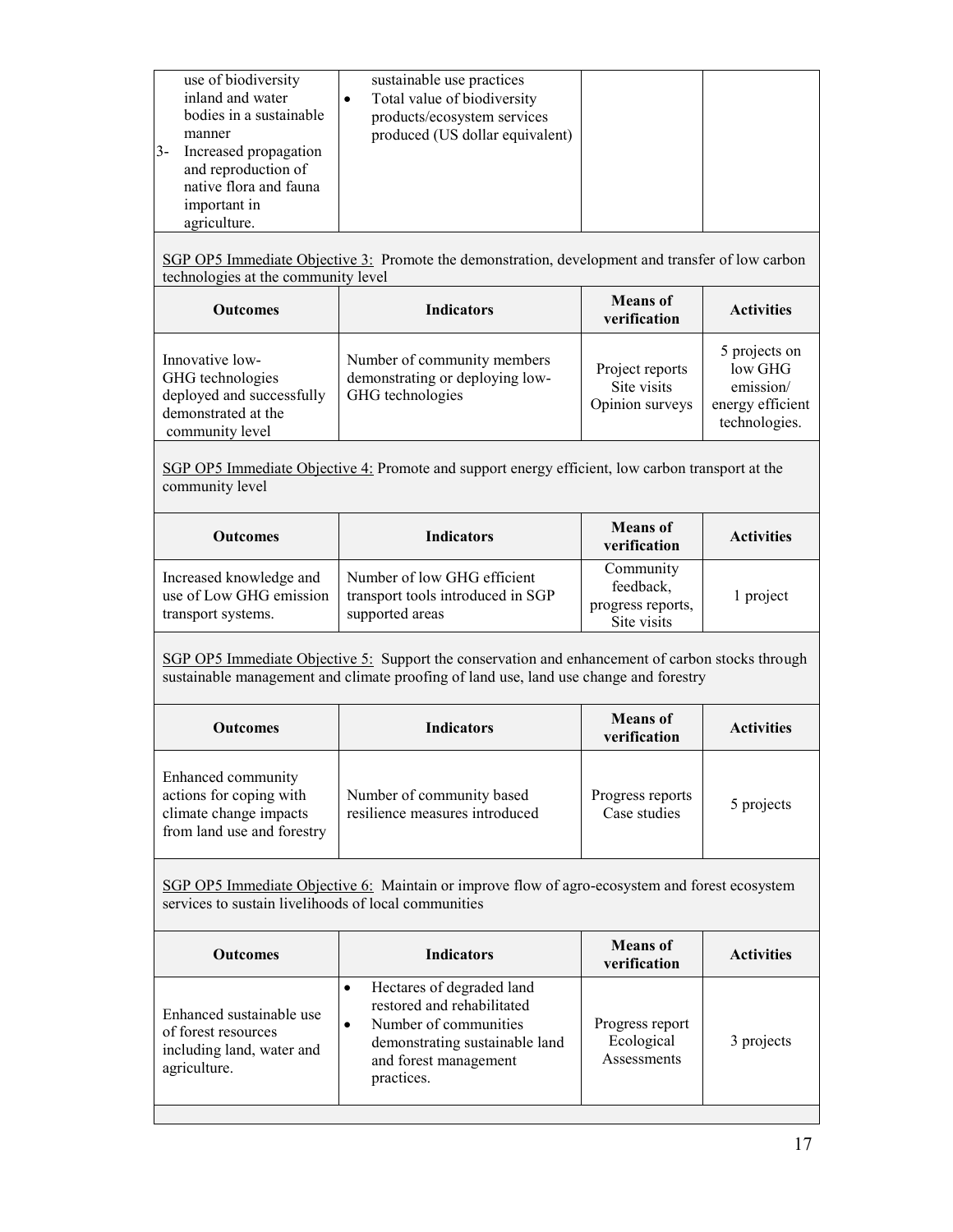SGP OP5 Immediate Objective 7: Reduce pressures at community level from competing land uses (in the wider landscapes)

| <b>Outcomes</b>                                                                       | <b>Indicators</b>                                                                                   | <b>Means</b> of<br>verification                                  | <b>Activities</b> |
|---------------------------------------------------------------------------------------|-----------------------------------------------------------------------------------------------------|------------------------------------------------------------------|-------------------|
| Enhanced local<br>communities' capacity in<br>wise management of agro-<br>ecosystems. | Hectares of land applying<br>sustainable forest, agricultural<br>and water management<br>practices. | Final master-<br>plans<br>Minutes of<br>consultation<br>meetings | 7 projects        |

SGP OP5 Immediate Objective 8: Support trans-boundary water body management with communitybased initiatives

| <b>Outcomes</b>                                                                                                                                                                                                                | <b>Indicators</b>                                                                                                                                                                                                                                                                                                                                                                                                                  | <b>Means</b> of<br>verification                                | <b>Activities</b> |
|--------------------------------------------------------------------------------------------------------------------------------------------------------------------------------------------------------------------------------|------------------------------------------------------------------------------------------------------------------------------------------------------------------------------------------------------------------------------------------------------------------------------------------------------------------------------------------------------------------------------------------------------------------------------------|----------------------------------------------------------------|-------------------|
| Reduced land based<br>pollution of<br>international water<br>bodies through<br>community based<br>initiatives,<br>$2 -$<br>Reduced potential<br>risks of Sea water<br>environmental<br>destruction from<br>oil/gas extraction. | Hectares of river/lake/sea<br>$\bigcirc$<br>basins applying sustainable<br>management practices and<br>contributing to<br>implementation of SAPs<br>Tonnes of land-based<br>$\Omega$<br>pollution avoided<br>Follow-up coordination<br>$\circ$<br>with the Ministry of Energy<br>and Water in the<br>preparation of strategic<br>environmental assessment<br>of the petroleum sector, and<br>the related environmental<br>decrees. | Basin/<br>watershed<br>management<br>plans (base line<br>Data) | 5 projects        |

SGP OP5 Immediate Objective 9: Promote and support phase out of POPs and chemicals of global concern at community level

| <b>Outcomes</b>                                                                                           | <b>Indicators</b>                                                                                                                                                                                                                                      | <b>Means</b> of<br>verification                        | <b>Activities</b> |
|-----------------------------------------------------------------------------------------------------------|--------------------------------------------------------------------------------------------------------------------------------------------------------------------------------------------------------------------------------------------------------|--------------------------------------------------------|-------------------|
| 1- Improved solid waste<br>management practices,<br>2- Improved<br>organic/sustainable<br>farming sector. | Tons of solid waste<br>$\Omega$<br>prevented from burning by<br>alternative disposal<br>Hectares of organic<br>$\circ$<br>farming practiced<br>supported by SGP<br>Kilograms of harmful<br>$\circ$<br>chemicals avoided from<br>utilization or release | <b>Site Visits</b><br>Progress reports<br>Case studies | 5 projects        |

SGP OP5 Immediate Objective 10: Enhance and strengthen capacities of CSOs (particularly community-based organizations and those of indigenous peoples) to engage in consultative processes, apply knowledge management to ensure adequate information flows, implement convention guidelines, and monitor and evaluate environmental impacts and trends.

| <b>Indicators</b><br>Outcomes | <b>Means</b> of<br>verification | <b>Activities</b> |
|-------------------------------|---------------------------------|-------------------|
|-------------------------------|---------------------------------|-------------------|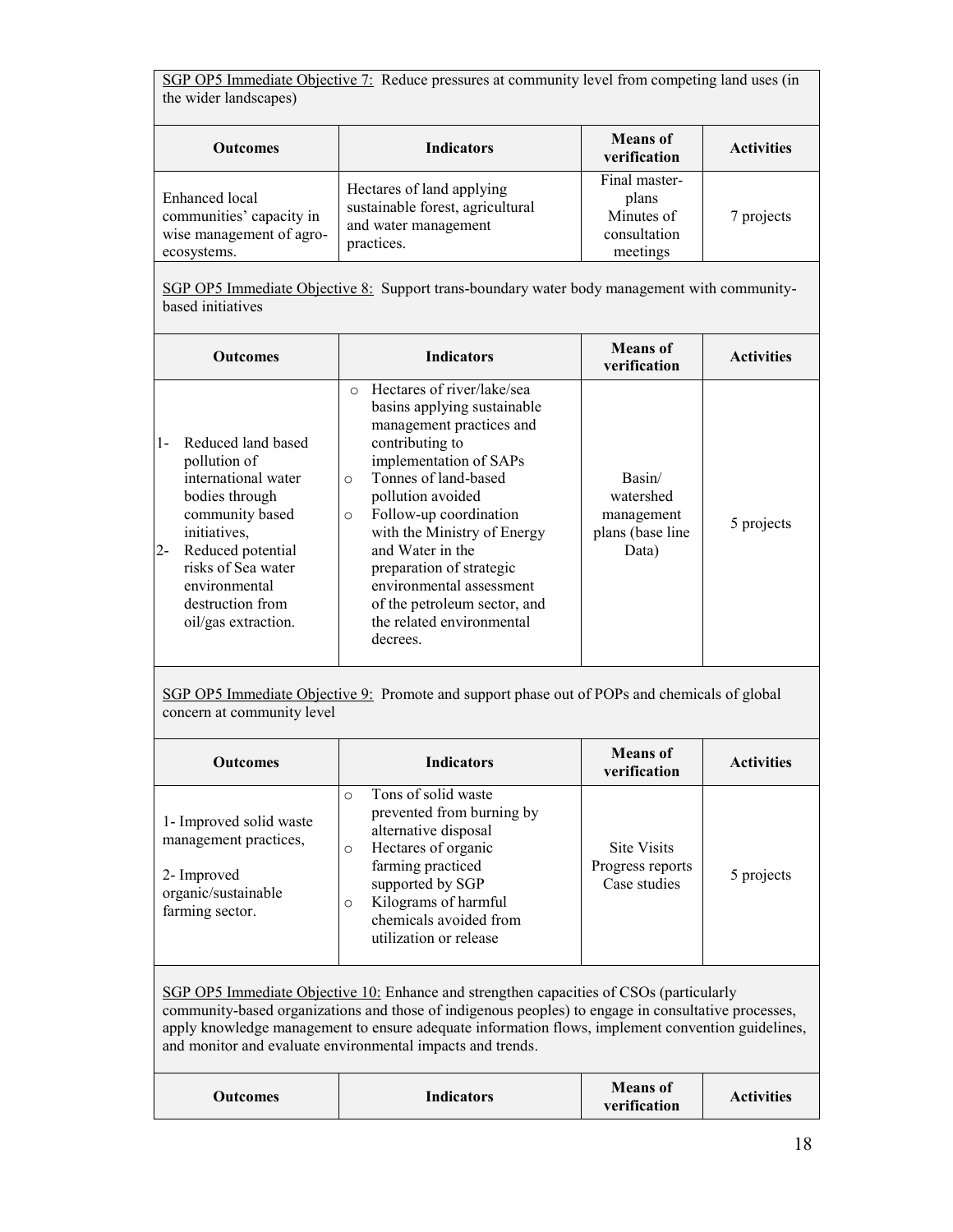| Improved capacities of<br>NGOs both at the<br>managerial and technical<br>levels. | Number of consultative<br>$\circ$<br>mechanisms established for<br>Rio convention frameworks<br>(1)<br>Number of community-<br>$\circ$<br>based monitoring systems<br>demonstrated (1)<br>Number of new<br>$\circ$<br>technologies developed<br>/applied $(3)$<br>Number of local or regional<br>$\circ$<br>policies influenced (level of<br>influence $0 - 1 - 2 - 3 - 4$<br>$-5)$<br>Number of national<br>$\circ$<br>policies influenced (level<br>of influence $0 - 1 - 2 - 3 -$<br>$4 - 5$<br>Number of people trained<br>$\circ$<br>on: project development,<br>monitoring, evaluation etc.<br>(to be specified according<br>to type of training)                                                                                                                                                                                                       | Progress report<br>Capacity<br>development<br>assessments<br>An $M+E$<br>framework<br>finalized and<br>operational<br>Policies<br>developed and<br>or amended<br>based on SGP<br>projects.<br>List of trained<br>people in every<br>category | Embedded in<br>all projects |
|-----------------------------------------------------------------------------------|---------------------------------------------------------------------------------------------------------------------------------------------------------------------------------------------------------------------------------------------------------------------------------------------------------------------------------------------------------------------------------------------------------------------------------------------------------------------------------------------------------------------------------------------------------------------------------------------------------------------------------------------------------------------------------------------------------------------------------------------------------------------------------------------------------------------------------------------------------------|----------------------------------------------------------------------------------------------------------------------------------------------------------------------------------------------------------------------------------------------|-----------------------------|
| Cross-Cutting Results: Livelihoods and Gender                                     |                                                                                                                                                                                                                                                                                                                                                                                                                                                                                                                                                                                                                                                                                                                                                                                                                                                               | <b>Means</b> of                                                                                                                                                                                                                              |                             |
| <b>Outcomes</b>                                                                   | <b>Indicators</b>                                                                                                                                                                                                                                                                                                                                                                                                                                                                                                                                                                                                                                                                                                                                                                                                                                             | verification                                                                                                                                                                                                                                 | <b>Activities</b>           |
| Improved livelihood<br>conditions of people in<br>SGP projects' areas.            | Livelihoods & Sustainable<br>Development:<br>Number of participating<br>$\circ$<br>community members<br>(gender disaggregated)<br>(Note: mandatory for all<br>projects)<br>Number of increased<br>$\circ$<br>student days participating<br>in schools<br>Number of households who<br>$\circ$<br>get access to clean drinking<br>water<br>Increase in purchasing<br>$\circ$<br>power by reduced<br>spending, increased<br>income, and/or other means<br>(US dollar equivalent)<br>Total value of investments<br>$\circ$<br>(e.g. infrastructure,<br>equipment, supplies) in US<br>Dollars (Note: estimated<br>economic impact of<br>investments to be<br>determined by multiplying<br>infrastructure investments<br>by 5, all others by 3).<br><b>Empowerment:</b><br>Number of NGOs/CBOs<br>$\circ$<br>formed or registered<br>Number of women-led<br>$\circ$ | Gender<br>Segregated data<br>and information.<br>Progress report<br>Capacity<br>development<br>assessments<br>compared with<br>base line data.                                                                                               | Embedded in<br>all projects |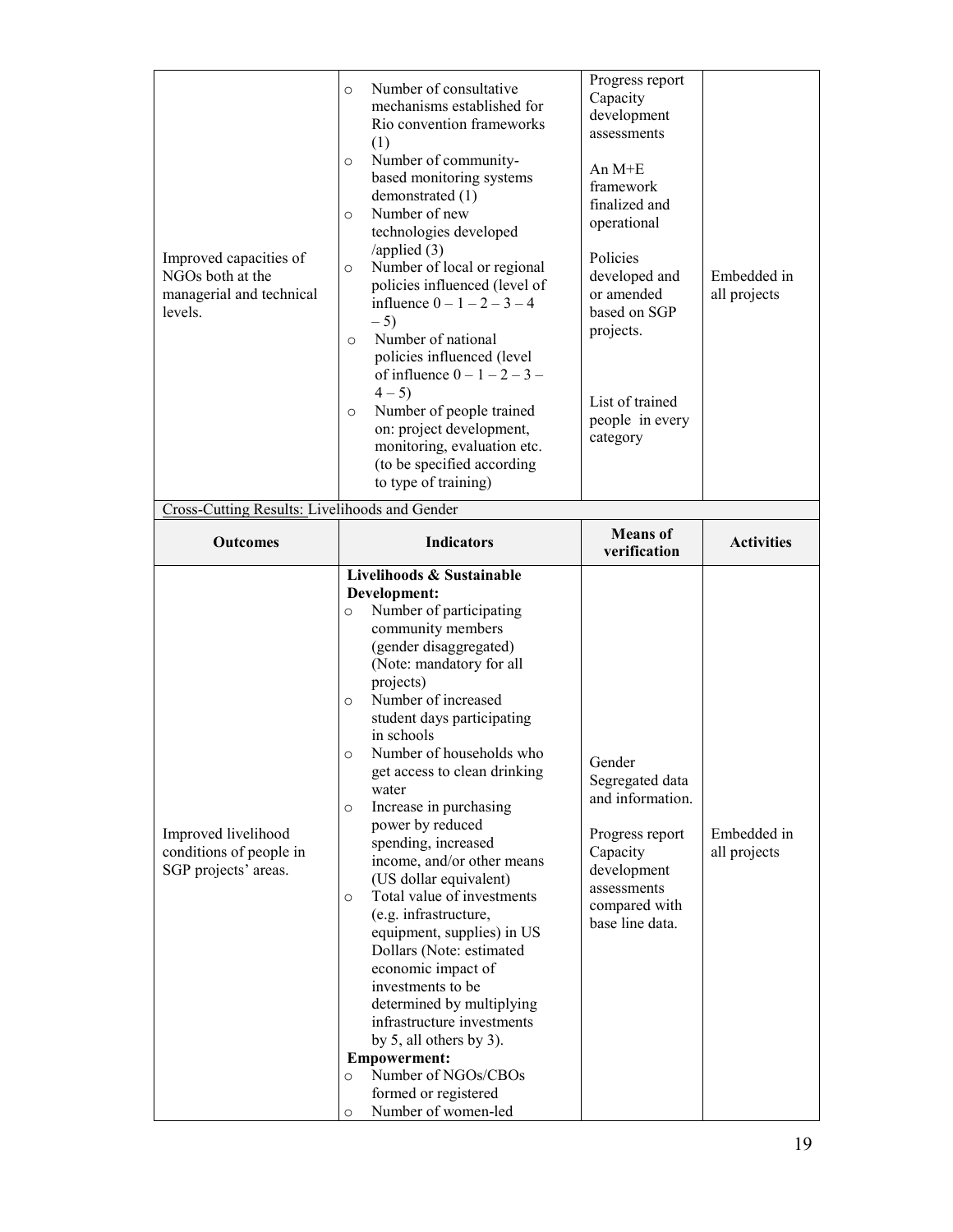|  | projects supported<br>Number of quality<br>standards/labels achieved<br>or innovative financial |  |
|--|-------------------------------------------------------------------------------------------------|--|
|  | mechanisms put in place)                                                                        |  |

## **5. Monitoring & Evaluation plan**

During the proposal preparation, a monitoring plan including impact indicators and progress reports against these indicators will be addressed. The NC together with the proponent will review this plan and improve on it. Once the project's approval is approved, a time table with disbursement schedules timed up with activities and budgets will be included in the MOA. The NC (sometimes NSC members) will conduct projects visits before payments of disbursements to check against the progress reports that will be received from the grantee. In some cases, some modifications might be needed, the grantee will request these changes and also include the reasons for these changes. The NSC will review theses changes, approve them and the MOA will be amended accordingly.

The grantee will be the primary and responsible person for the Monitoring and Evaluation process's and sometimes will be accompanied by other communities' beneficiaries, local partners, SGP team and in some cases other donors.

Table 4 illustrates the Monitoring and Evaluation plan at the project level. The progress in the implementation of the programme will be the prime responsibility of the NC and NSC. Continuous data update on the SGP data base and periodic check on progress against CPS will be conducted at once per year. Table 5 illustrates a programme monitoring plan.

During the course of the year, the NC will hold many meetings with interested groups of NGOs, single NGO or even sometimes interested individuals and raise their awareness on Environmental issues and explain to them about SGP work and how they can be part of SGP work in their regions and to address issues that are of special interest to them. Every year , a call for proposal will be done. Based on this the interested NGOs will most likely start contacting the NC with questions about the proposals preparations, the selection criteria, and the eligibility of criteria for proponents and projects. The project concept and background as well as the needed impact are the prime responsibility of the proponent while the NC shall provide supports to these proponents based on their request without orienting them on what to do as a Community and not to the whims of the donor). The NC will advsie on the basis of the questions or requested clarifications or modifications on the proposal components, more so, on the budget items, sustainability issues as well as other specific NSC requests.

During project implementation the proponent will be asked to keep supportive documents for their work including receipts and vouchers for all their expenses, bids for purchases, committees' meetings minutes, photos, attendance lists, once up to 90% of the SGP payment will have been spent. The grantee will provide narrative and financial progress reports. The NC will conduct project visit and will also request payments as per the plan in the MOA. By the end of the project, a final narrative and financial report will be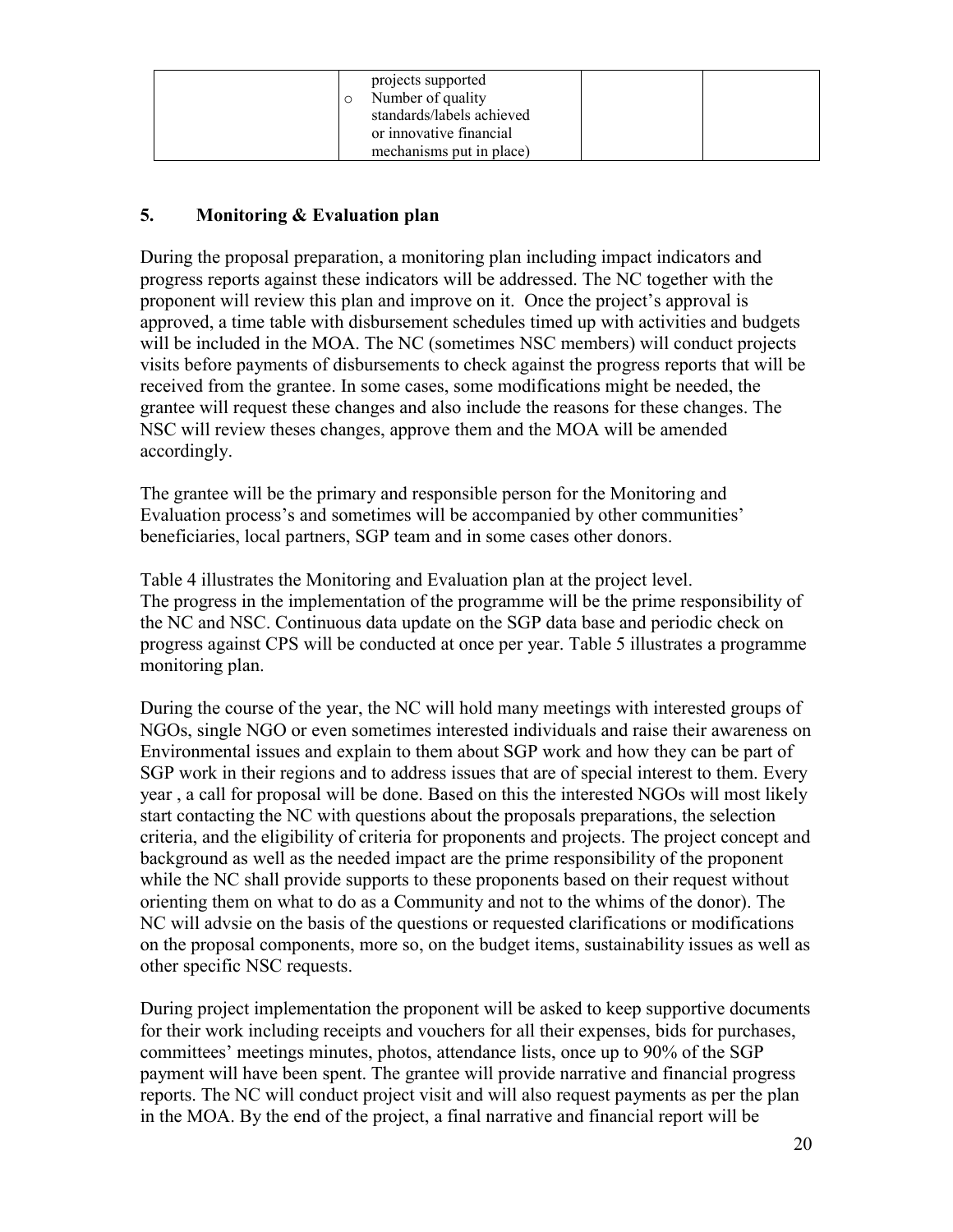submitted to the NC. The NC, will then have to conduct an evaluation visit to close the project.

| <b>SGP Individual Project Level Monitoring</b>                                                              |                            |                                                    |  |  |  |
|-------------------------------------------------------------------------------------------------------------|----------------------------|----------------------------------------------------|--|--|--|
| <b>M&amp;E</b> Activity                                                                                     | <b>Responsible Parties</b> | <b>Timeframe</b>                                   |  |  |  |
| Participatory Project Monitoring                                                                            | Grantees                   | Duration of project                                |  |  |  |
| Baseline Data Collection <sup>2</sup>                                                                       | Grantees, NC               | At project concept planning<br>and proposal stage  |  |  |  |
| Two, Three or four Project Progress and<br>Financial Reports (depending on agreed<br>disbursement schedule) | Grantees, NC               | At each disbursement request                       |  |  |  |
| Project Workplans                                                                                           | Grantees, NC               | Duration of project                                |  |  |  |
| NC Project Proposal Site Visit<br>(as necessary / cost effective <sup>3</sup> )                             | NC, PA                     | Before project approval, as<br>appropriate         |  |  |  |
| NC Project Monitoring Site Visit<br>(as necessary / cost effective)                                         | NC, PA                     | At each disbursement request                       |  |  |  |
| NC Project Evaluation Site Visit<br>(as necessary / cost effective)                                         | NC.                        | At end of project, as<br>appropriate               |  |  |  |
| Project Final Report                                                                                        | Grantees                   | Following completion of<br>project activities      |  |  |  |
| <b>Project Evaluation Report</b><br>(as necessary / cost effective)                                         | NC, NSC, external party    | Following completion of<br>project activities      |  |  |  |
| Prepare project description to be<br>incorporated into global project database                              | PA, NC                     | At start of project, and<br>ongoing as appropriate |  |  |  |

Table 5. M&E Plan at the Project Level

The NC will update the SGP data base with the progress of the whole programme at all levels including the decisions taken by NSC on grants commitments, the projects proposals implemntations, the MOAs, progress and photographs as part of a reporting system. This data will measure the progress versus the strategy as per the indicators.

 $\overline{a}$ 

<sup>&</sup>lt;sup>2</sup> Capacity-development workshops and M&E trainings may be organized in relation to innovative techniques for community monitoring, including new technologies (i.e. GPS-enabled cameras, aerial photos, participatory GIS, etc.); as well as in response to guidelines for "climate proofing" of GEF focal area interventions; REDD+ standards; and/or other specific donor/co-financing requirements.

<sup>&</sup>lt;sup>3</sup> To ensure cost-effectiveness, project level M&E activities, including project site visits, will be conducted on a discretionary basis, based on internally assessed criteria including (but not limited to) project size and complexity, potential and realized risks, and security parameters.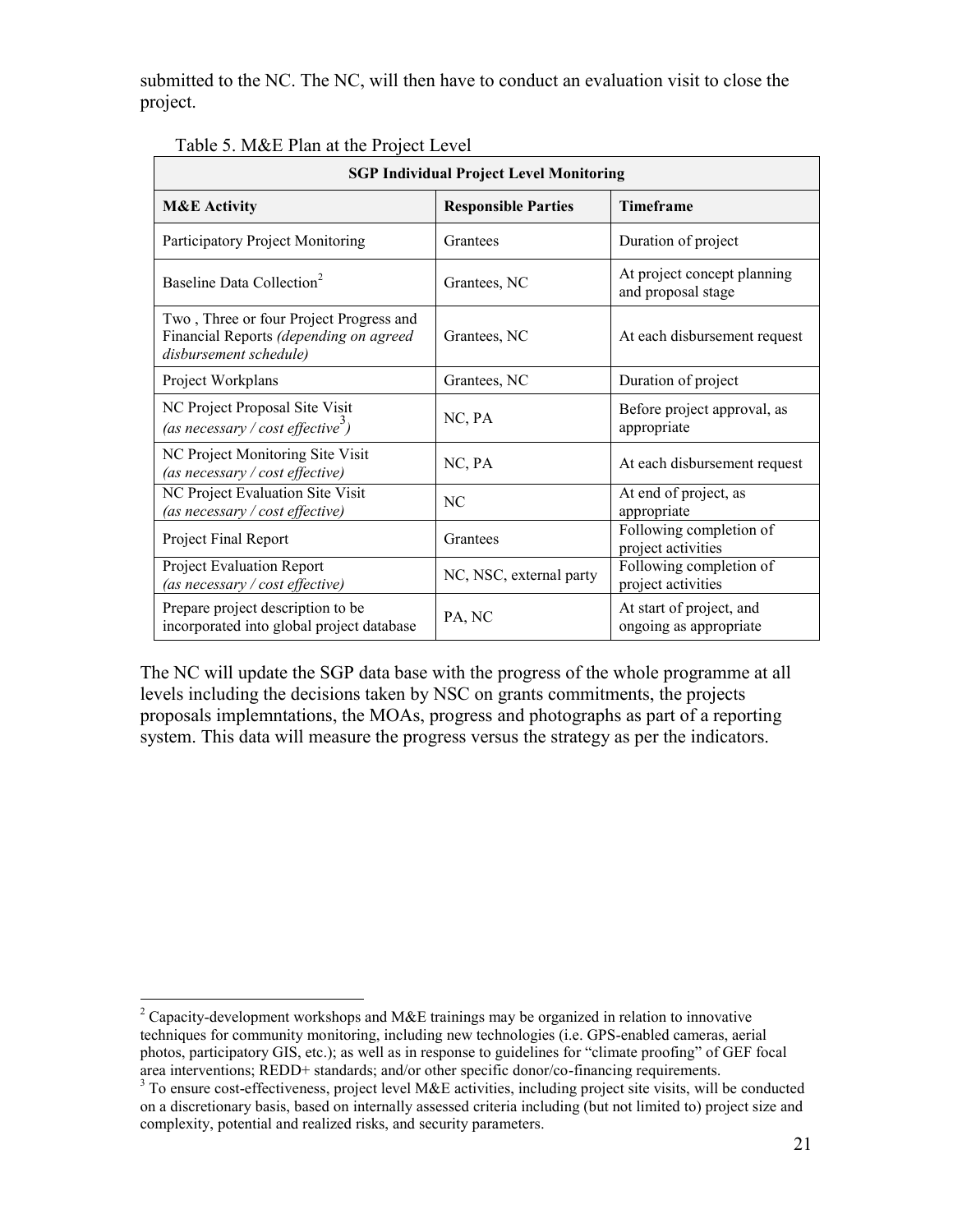| <b>SGP Country Programme Level Plan</b>                                     |                                  |                        |  |  |  |
|-----------------------------------------------------------------------------|----------------------------------|------------------------|--|--|--|
| <b>M&amp;E</b> Activity                                                     | <b>Responsible Parties</b>       | <b>Timeframe</b>       |  |  |  |
| Country Programme Strategy Review                                           | NSC, NC, CPMT                    | Start of OP5           |  |  |  |
| Strategic Country Portfolio Review                                          | NSC, NC                          | Once during OP5        |  |  |  |
| NSC Meetings                                                                | NSC, NC, UNDP CO                 | Minimum twice per year |  |  |  |
| Performance and Results Assessment<br>(PRA) of NC Performance               | NC, NSC, UNDP CO,<br>CPMT, UNOPS | Once per year          |  |  |  |
| Country Programme Review resulting in<br>Annual Country Report <sup>4</sup> | NC presenting to NSC<br>and CPMT | Once per year          |  |  |  |
| Financial 4-in-1 Report                                                     | NC/PA, UNOPS                     | Quarterly              |  |  |  |

#### Table 6. M&E Plan at the Programme Level

### **6 Knowledge Management Plan**

 $\overline{a}$ 

The overall purpose of knowledge management is to upscale and replicate successful projects and to share lessons learnt from challenging projects. Potential replicablity of submitted proposals will be part of the proposals evaluation process. Proponents are encouraged from the planning stage to think about piloting innovative projects whereby knowledge management plans of their learning and successes will be part of their initial project proposal document. The least to be done will be to produce awareness material or hold meetings, seminars, presentations on their progress during and after project implementation. The higher level of knowledge sharing will be to reach decision making bodies and have policies established that facilitates, encourage and even enforce replication of such projects.

During proposal preparation, the proponent will be asked how the local community are to be involved in project design and implementation. The least that will be expected and required will be that, the community will be aware of the projects through holding meetings with community partners, through distributing awareness materials to them about the project's progress. Then, if there will be any similar or complementing project supported by SGP will be found where the new project may be sited anywhere, the proponent will be asked to collaborate with them or at least share experience with them. SGP programme will ask the proponent to involve other stakeholders in the implementation of the project's activities including private sector, governmental bodies, international agencies and etc. This will facilitates the replication and may be the up scaling of project in other areas. In one project, the private sector and the local authority will provided subsidy on solar heaters to make it feasible for the local people to install them at their houses. In other projects, the Minister of Environment and Minister of

<sup>&</sup>lt;sup>4</sup> The annual Country Programme Review exercise should be carried out in consultation with the national Rio Convention focal points and the associated reporting requirements.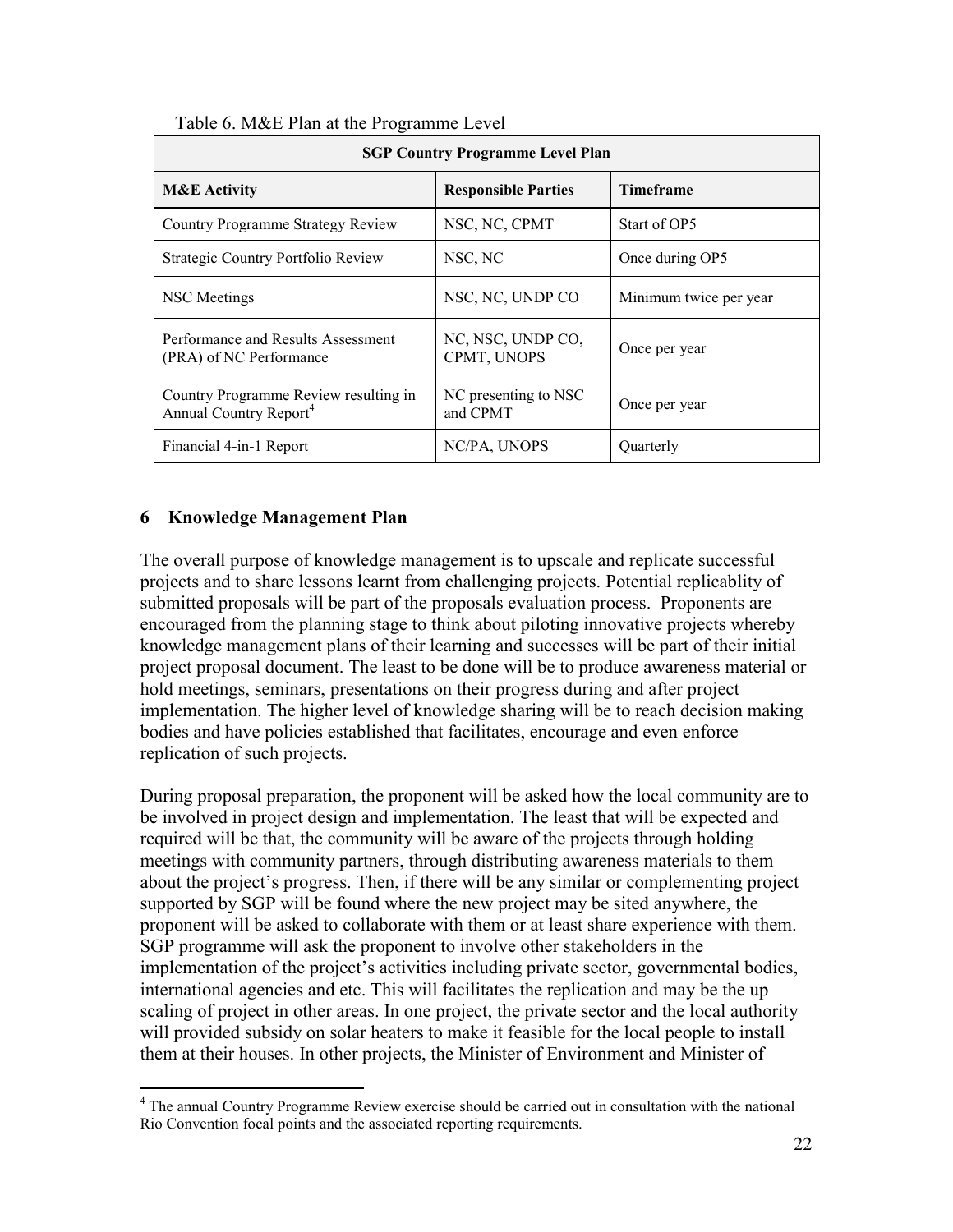Health will be involved through direct meetings with them in order to replace burning hospital waste by autoclaving the waste in one hospital before it spreads to other hospitals (private and public) as well. On this front, an NGO is still a part of the committee working on renewable energy with the ministry of Energy and hydraulics where 80% of the project's lessons were adopted by the Ministry's plan.

Proponents will be encouraged to be active amongst groups that will be sharing the same objectives (Zero waste group) or even establish groups such as those that can do activities as batteries' gathering and treatment to affect policies at the national levels. The programme team members (NC and NSC) are part of umbrella networks dealing with issues related to SGP work. They are expected to share their learning and successes with others and to influence the work of these groups at all levels. Finally, the use of media will be part of knowledge management strategy where lots of projects activities will be covered by media (papers, TV, Radio, Social media).

## **7 Resource Mobilization Plan**

The Lebanon GEF SGP strategy will be to encourage, empower and build the capacities of NGOs and CBO's to raise the 50% match/co-financing for all approved proposals. In some cases, the first contact with donors is done by the National Coordinators. The first target for funding is the local community themselves as an indicator for the need for such project in the community and of course, it raises the community's commitment to the project and ensures its ownership and sustainability.

Understanding that not all NGOs/CBOs can commit to this high level of matching especially the cash portion, more emphasis will be done to establish contacts with donor agencies at the country programme level by aiming at leveraging the deficit by some projects. This could be done through:

- 1. Maintaining SGP commitment to sustainable livelihood initiatives;
- 2. Enhancing program and project sustainability;
- 3. Promoting new partnerships;
- 4. Achieving synergy and complementarities with other programs and projects;
- 5. Up-scaling and replicating successful SGP funded projects;
- 6. Leveraging financial resources to increase global environmental benefits.
- 7. Conducting training workshops on fundraising,
- 8. Establishing funding networks including Lebanese living in the Diaspora,

9. Establishing collaboration with embassies having grants system (US, Japan, Canada, Australia, U.K., EU etc)

10. Establishing a roaster of donors working in Lebanon and disseminating the information to the interested NGO's/CBO's.

11. Establishing networks with already existing UN Agencies projects that have common or complementary interest,

12. Establishing contacts with resource people from within or outside the NSC who are willing to contribute to the program.

13. Raise the awareness on the importance of SGP or the local communities.

The NC will approach donors that will show interest in supporting SGP work or working through SGP. Previously SGP did not work on this strategy but now it will check on this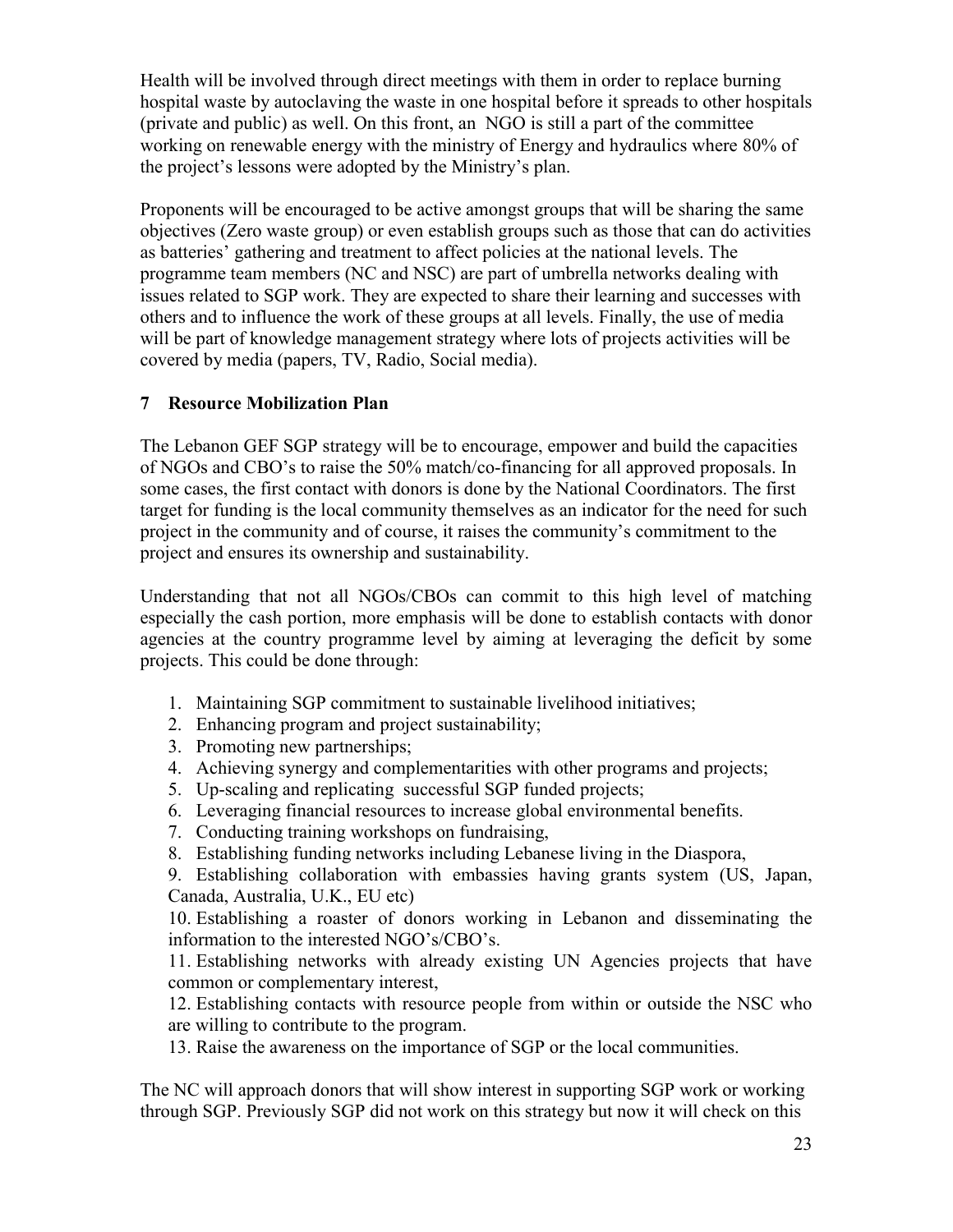with NSC as well as CPMT to ensure that those bilateral organizations that can fund and or parallel support are brought on board. The CSR coming from the private sector is another option of funding that will be explored in OP5. The access of STAR fund from the GEF through the country mechanisms is an option that may contribute up to 1,000,000 USD. In all cases a strategy for raising funds will be in place where NSC members together with CPMT can provide support for it. A comprehensive resource mobilization plan will be in place including the following considerations:

- $\checkmark$  Diversity of funding agencies with homogeneous or complementary focus,
- $\checkmark$  Credibility of donors,
- $\checkmark$  Avoid green washing,
- $\checkmark$  Involvement of NSC,
- $\checkmark$  Minimum overhead cost on allocated budget,
- $\checkmark$  Avoid competition with communities,
- $\checkmark$  Raise awareness on good SGP work and mechanisms,
- $\checkmark$  Highlight SGP niche and added value.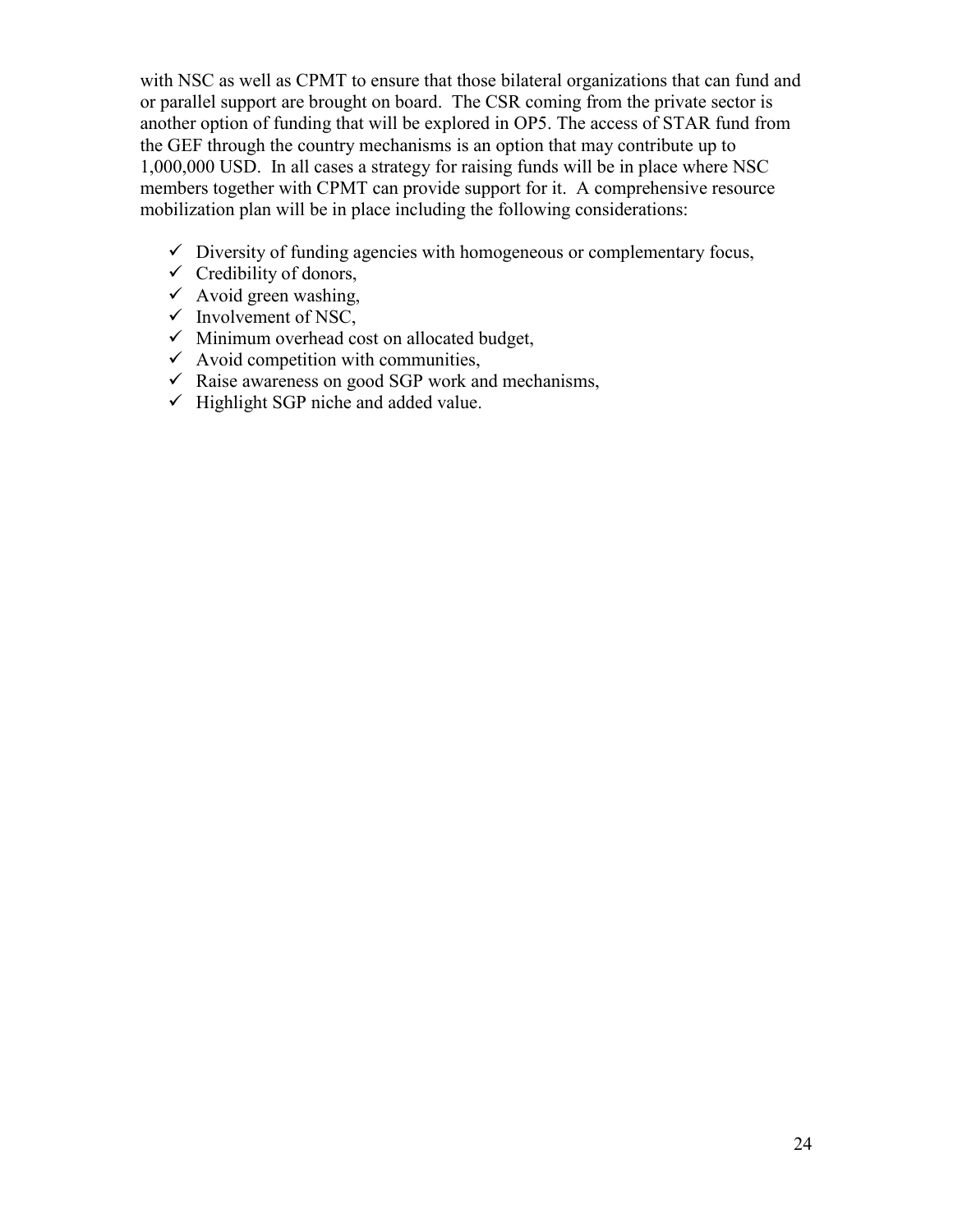## **ANNEX 1: GEF SGP OP 5 PROJECT LEVEL INDICATORS**

The proposals approved by the SGP Lebanon will be modified to include measurable indicators to measure the impact of the projects and the progress made in specific areas. The following represent the core set of project level indicators for OP5:

| <b>SGP OP5 results indicators</b><br><b>Biodiversity (BD)</b> |                                                                                                                                                                                                                                                                                                  |  |  |                  |
|---------------------------------------------------------------|--------------------------------------------------------------------------------------------------------------------------------------------------------------------------------------------------------------------------------------------------------------------------------------------------|--|--|------------------|
|                                                               |                                                                                                                                                                                                                                                                                                  |  |  | B <sub>D</sub> 1 |
| B <sub>D</sub> 2                                              | Hectares of production landscapes / seascapes applying sustainable use practices<br>$\circ$<br>Number of significant species with maintained or improved conservation status<br>$\circ$<br>Total value of biodiversity products/ecosystem services produced (US dollar<br>$\circ$<br>equivalent) |  |  |                  |
|                                                               | <b>Climate Change (CC)</b>                                                                                                                                                                                                                                                                       |  |  |                  |
| <b>CCM1</b>                                                   | Tonnes of CO2 avoided by implementing low carbon technologies:<br>$\circ$<br>Renewable energy measures (please specify)<br>Energy efficiency measures (please specify)<br>٠                                                                                                                      |  |  |                  |
|                                                               | Other (please specify)<br>٠<br>Number of community members demonstrating or deploying low-GHG<br>$\circ$<br>technologies<br>Total value of energy or technology services provided (US dollar equivalent)<br>$\circ$                                                                              |  |  |                  |
|                                                               |                                                                                                                                                                                                                                                                                                  |  |  |                  |
| CCM4                                                          | Tonnes of CO2 avoided by implementing low carbon technologies:<br>$\circ$<br>Low carbon transport practices (please specify)<br>Total value of transport services provided (US dollar equivalent)<br>$\circ$                                                                                     |  |  |                  |
| CCM <sub>5</sub>                                              | Hectares of land under improved land use and climate proofing practices<br>$\circ$<br>Tonnes of CO2 avoided through improved land use and climate proofing practices<br>$\circ$                                                                                                                  |  |  |                  |
|                                                               | Land degradation (LD) & Sustainable Forest Management (SFM)                                                                                                                                                                                                                                      |  |  |                  |
| LD1                                                           | Hectares of land applying sustainable forest, agricultural and water management<br>$\circ$<br>practices                                                                                                                                                                                          |  |  |                  |
|                                                               | Hectares of degraded land restored and rehabilitated<br>$\circ$                                                                                                                                                                                                                                  |  |  |                  |
| LD3                                                           | Number of communities demonstrating sustainable land and forest management<br>$\circ$<br>practices                                                                                                                                                                                               |  |  |                  |
|                                                               | <b>International Waters (IW)</b>                                                                                                                                                                                                                                                                 |  |  |                  |
| IW                                                            | Hectares of river/lake basins applying sustainable management practices and<br>$\circ$<br>contributing to implementation of SAPs                                                                                                                                                                 |  |  |                  |
|                                                               | Hectares of marine/coastal areas or fishing grounds managed sustainably<br>$\circ$<br>Tonnes of land-based pollution avoided<br>$\circ$                                                                                                                                                          |  |  |                  |
|                                                               | <b>Persistent Organic Pollutants (POPs)</b>                                                                                                                                                                                                                                                      |  |  |                  |
| <b>POPS</b>                                                   | Tons of solid waste prevented from burning by alternative disposal<br>$\circ$<br>Kilograms of obsolete pesticides disposed of appropriately<br>$\circ$<br>Kilograms of harmful chemicals avoided from utilization or release<br>$\circ$                                                          |  |  |                  |
|                                                               | <b>Community Based Adaptation (CBA)</b>                                                                                                                                                                                                                                                          |  |  |                  |